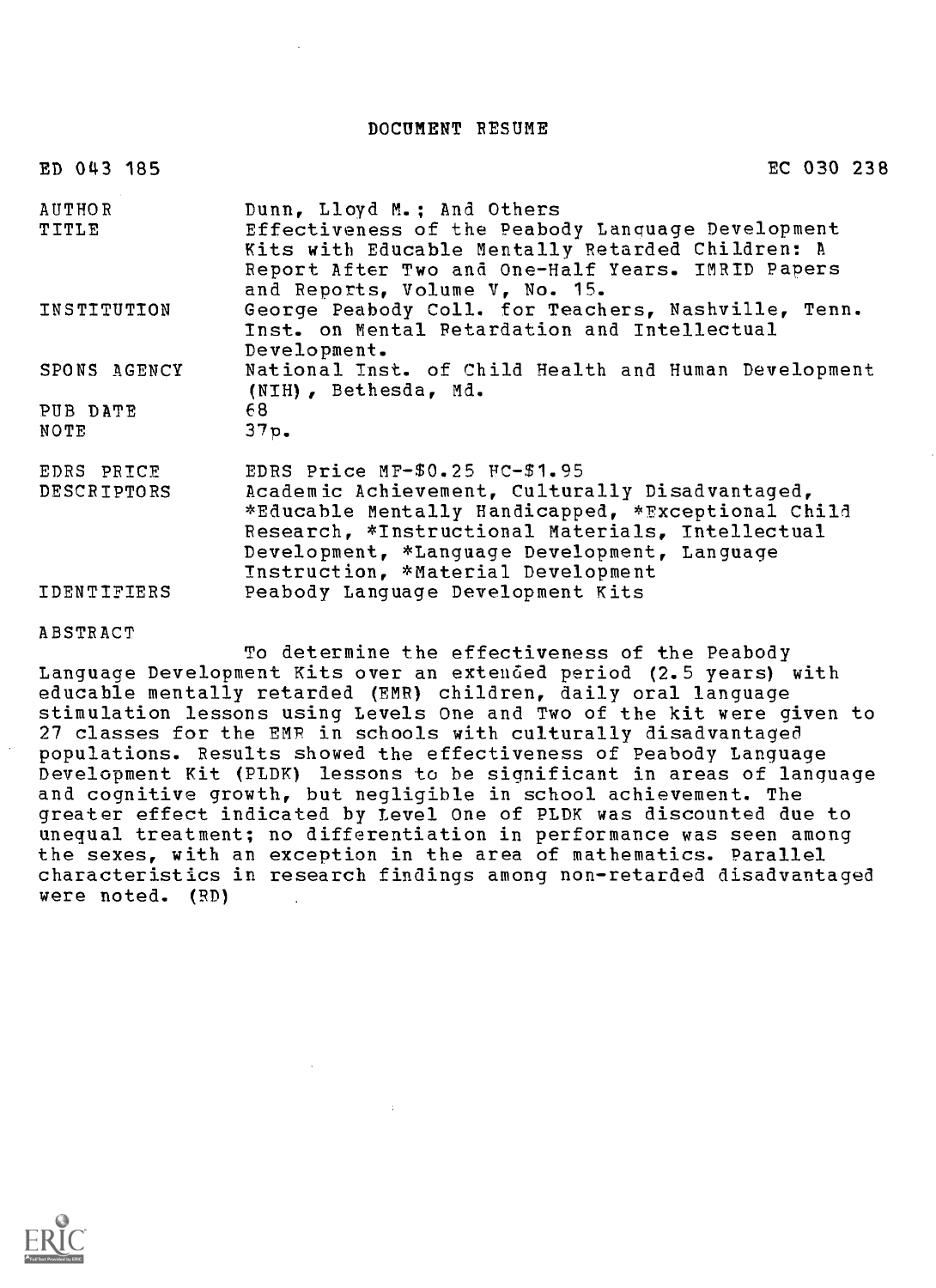INSTITUTE ON MENTAL RETARDATION AND INTELLECTUAL DEVELOPMENT

HMRID-

A UNIT OF THE

John F. Kennedy Center for Research on Education and Human Development GEORGE PEABODY COLLEGE FOR TEACHERS/NASHVILLE, TENNESSEE 37203

EC 030 23BE

EFFECTWEMESS OF THE PEARDEM LANGIFACE DEVELOPMENT KTS

WITH EDUCABLE MEMBALLY SECRETED CHOLDREN:

A Bogart After Two and Can-find Term

Lloyd M. Duan, Mangarat Shamaca,

Provet Pechanart and the and

**IMMD PAPER AND RESORTA** 

Volume V Ho. 15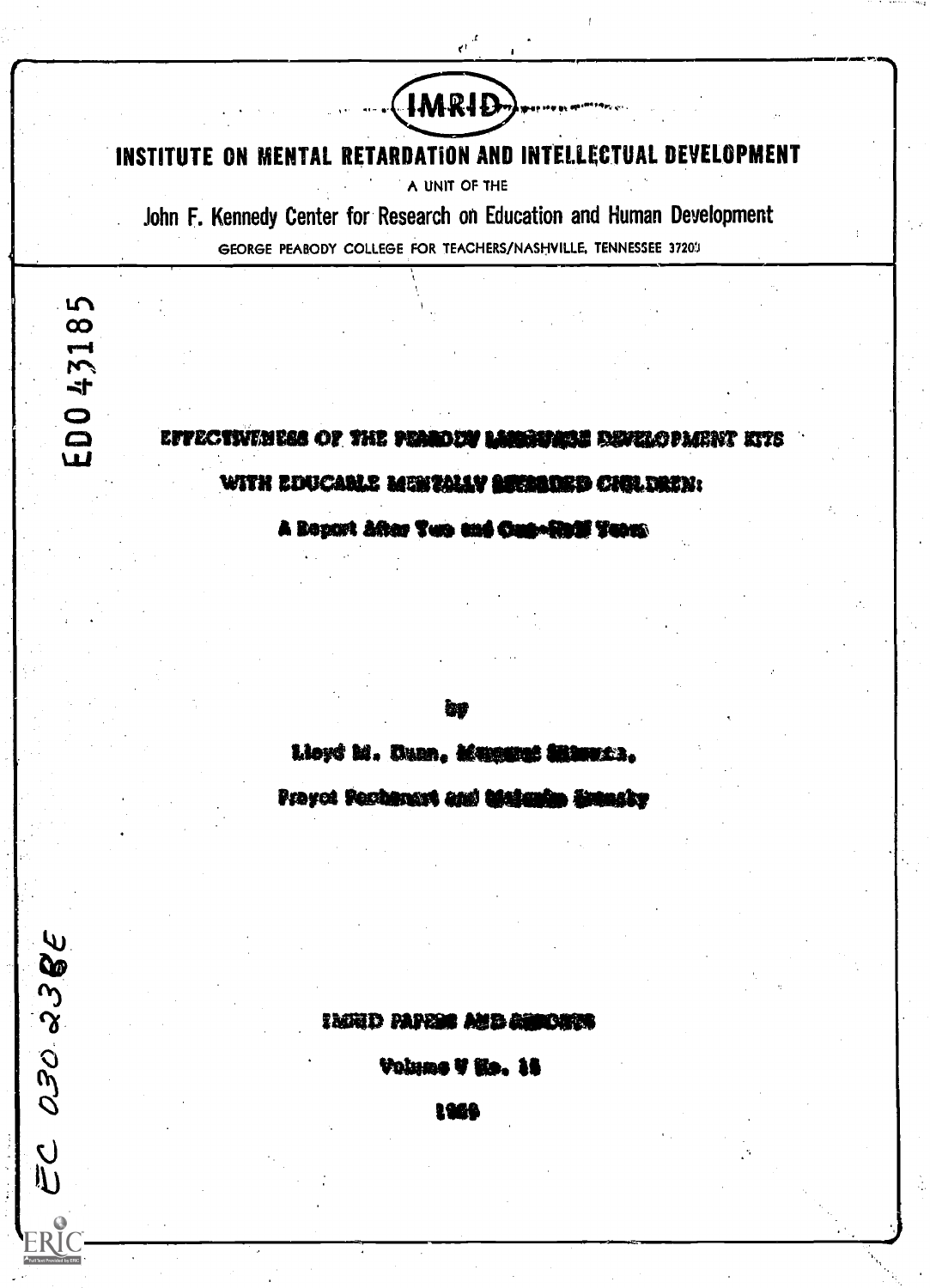#### U.S. DEPARTMENT OF HEALTH, EDUCATION & WELFARE OFFICE OF EDUCATION

EC030238

THIS DOCUMENT HAS BEEN REPRODUCED EXACTLY AS RECEIVED FROM THE PERSON OR ORGANIZATION ORIGINATING IT. POINTS OF VIEW OR OPINIONS STATED DO NOT NECESSARILY REPRESENT OFFICIAL OFFICE OF EDUCATION POSITION OR POLICY.

EFFECTIVENESS OF THE PEABODY LANGUAGE DEVELOPMENT KITS WITH EDUCABLE MENTALLY RETARDED CHILDREN: A Report After Two and One-Half Years<sup>1</sup>

Lloyd M. Dunn, Margaret Nitzman, Prayot Pochanart & Malcolm Bransky

Oral language facility is basic to school achievement and overlaps markedly with verbal intelligence. In turn, verbal intelligence has been found to be the best single indicator of academic success (Terman and Merrill, 1960, Cronbach, 1960). Given this, cultural-familial educable mentally retarded children, coming as they do from deprived areas, are doubly at a disadvantage. First, an inappropriately stimulating and restricted environment impedes the development of those language abilities needed for success in standard "middle class" school systems (Riesman, 1959). Second, the effect of this environment on the educable mentally retarded who have lesser ability initially is compounded. The circular reaction between an impoverished environment and familial retardation results in progressive language maldevelopment. In turn, this causes increasing failure in school tasks and falling IQ scores (Bloom, 1964). The purpose of the present study was to determiae the

<sup>1</sup>This research was conducted through support from grant HD-973 from the National Institutes of Child Health and Human Development. The authors wish to thank the teachers and pupils who participated in this study. Special appreciation is due to Miss Susan Cardwell, Supervisor of Special Education, Nashville-Metro Schools, for coordinating the project, and to Dr. Max Mueller, now of the U. S. Office of Education, who was initially responsible for coordinating the investigation in its early phases. The principal investigator, Dr. Dunn, wishes to acknowledge that Miss Nitzman had major responsibility for the preparation of this report.



 $\mathbf{L}$ 

 $\bullet$  and  $\bullet$  and  $\bullet$ 

LAJ

afta se se de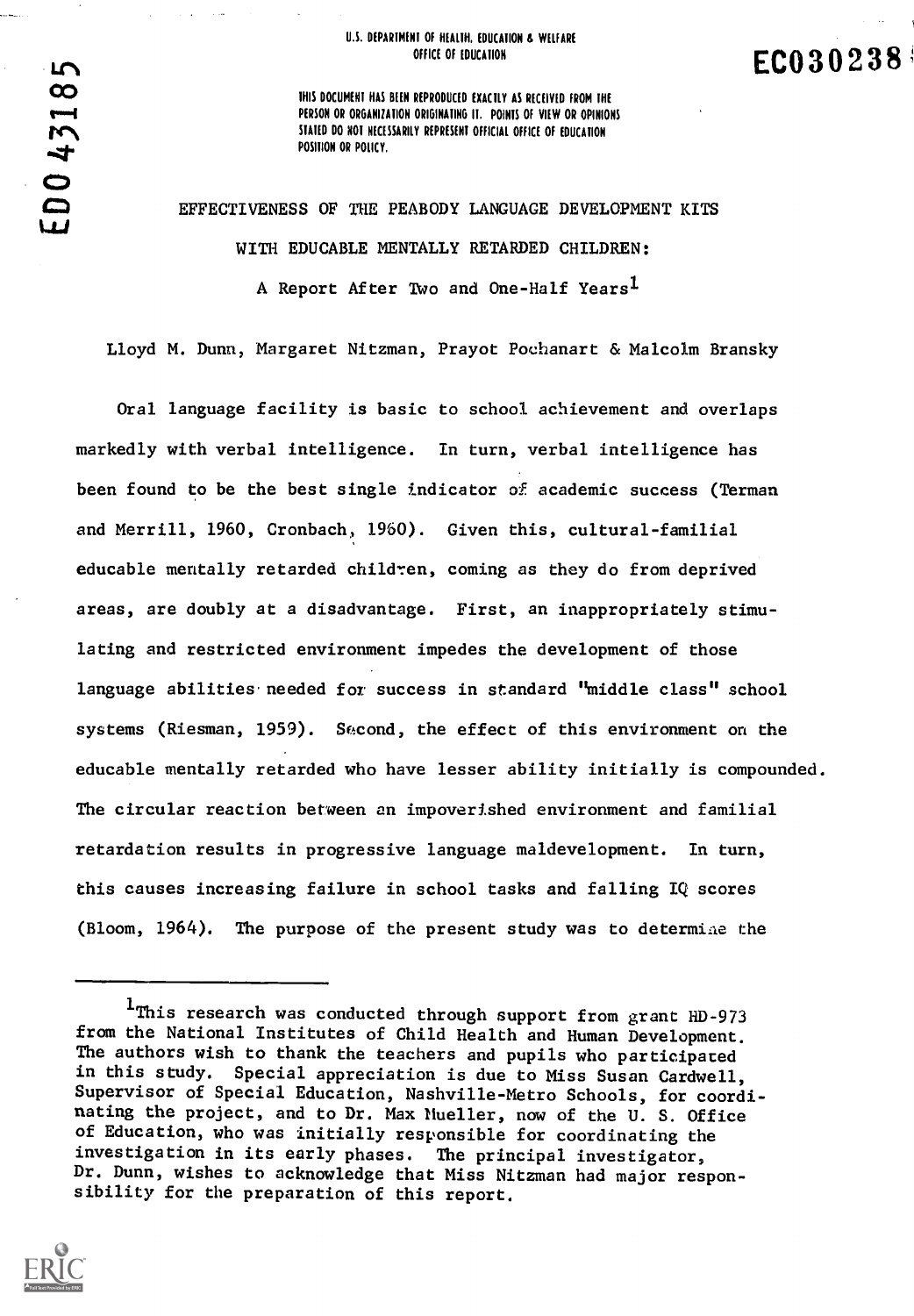possibility of arresting or retarding this chain reaction through a program of oral language stimulation.

#### Background

### Language Characteristics and Development in the EMR

A major question basic to the development of an oral language stimulation program is: what type of psycholinguistic processes are found in cultural-familial retardates in comparison to normal children? The Illinois Test of Psycholinguistic Abilities (McCarthy & Kirk, 1963) has enabled us to study these differential language abilities. Smith (1962), Blessing (1964), Weaver (1964), and Aserlind and Keehner (1967) have reported that retarded children have an overall language deficit which is below expectancy even for their Stanford-Binet mental age scores. When the overall ITPA language age (LA) is broken down by subtest scores, the resulting profile indicates that EMR children show significantly greater abilities in the areas of the visual-motor skills as compared to the auditory-vocal skill areas (Smith, 1962; Mueller and Weaver, 1964). This is typical not only of educable retarded children, but of disadvantaged children generally. Weaver (1964) found the following sequence in descending order of ability for three groups of deprived children: visual, motor, vocal, and auditory (see Figure 1). As Deutsch (in Klausmeier and Harris, 1966) points our, the auditory environment of the disadvantaged population differs not only quantitatively, but qualitatively, from that of middle-class children. This may be due in p.  $\epsilon$  to a suppression of appropriate auditory stimulation by young deprived children who live in a world noise.

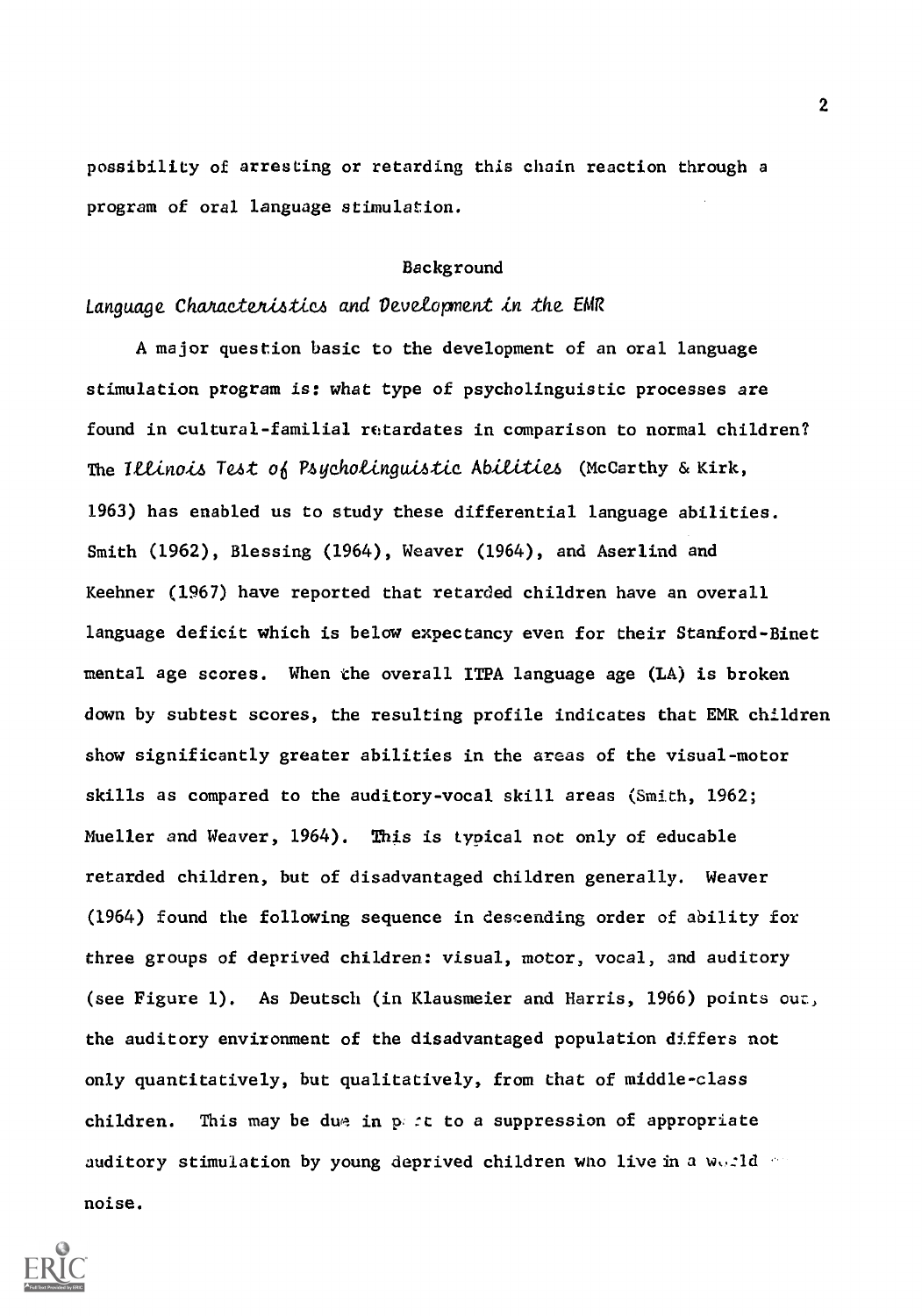

ITPA performance of disadvantaged children (after Weaver, Fig. 1. 1964).

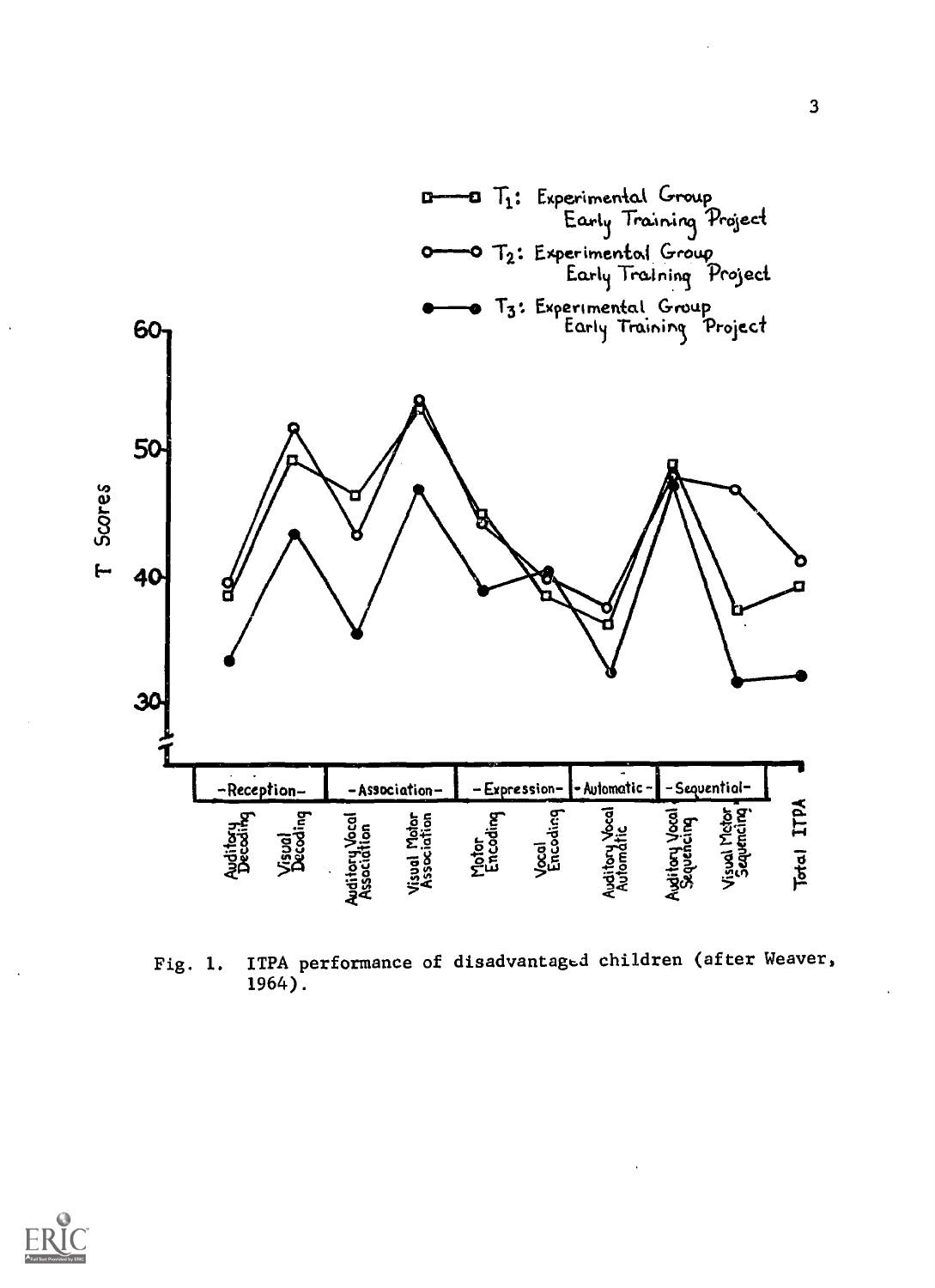As already indicated, oral language abilities have consistently been found to correlate with verbal intelligence measures. In a series of studies with the mentally retarded, Dunn and Brooks (1960), Dunn and Hottel (1961) and Mein (1962) found the Peabody Picture Vocabulary Test (PPVT), which measures hearing vocabulary to correlate  $0.76$ ,  $0.66$ , and 0.71 respectively with the Stanford-Binet Intelligence Test. Coppinger and Ammons (1952) found that Southern Negro children were two years behind the white population norms on the Full Range Picture Vocabulany Test, a test similar to the PPVT. Blessing (1964) reported that the S-B vocabulary scores of 40 EMR special class children were significantly correlated with mean sentence length (0.37), and with the mean of the five longest remarks (0.39) produced by these children. In this same study, a correlation of 0.71 was found between S-B vocabulary scores and ITPA total scores. It would appear from this research that an oral language stimulation program should result, not only in an increase in language age on such tests as the ITPA, but also in a corresponding increase in intelligence on such measures as the Stanford-Binet. Training Oral Language Development

A major program which purports to enhance oral language abilities, and thus general intellectual development and school progress, has been the series of Peabody Language Development Kits (PLDK). The PLDK emphasizes general oral language stiv,lation, rather than training to specific language abilities or disabilities. Studies of its effectiveness have analyzed gains in both overall language and specific areas of language ability as measured by the ITPA. Various subject populations with language deficits have been used, including disadvantaged, slowlearning, and educable mentally retarded children.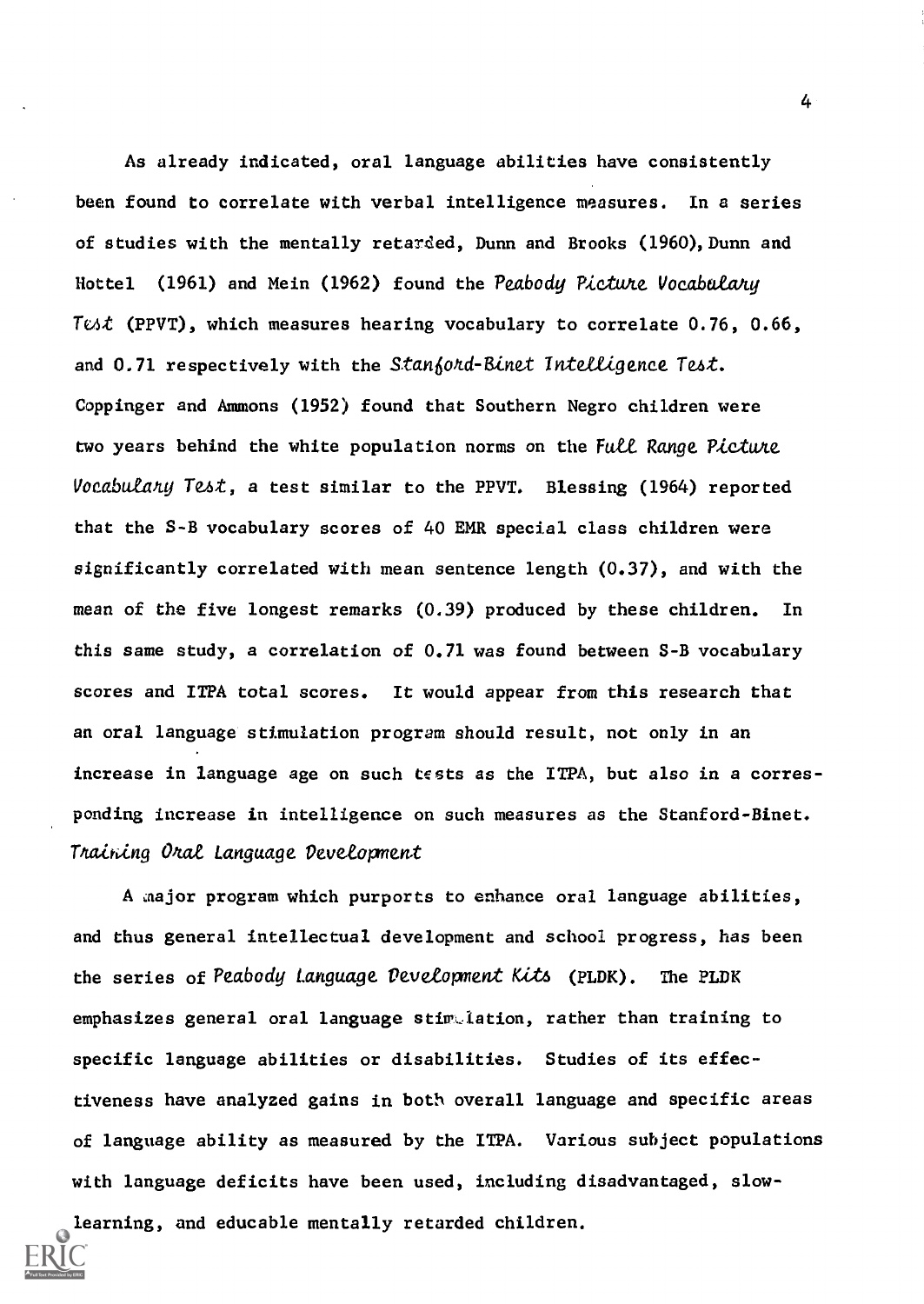One variable which seems important in the success of an oral language stimulation program is the length of the treatment period. Smith (1962) found that EMR special class students receiving lessons from a forerunner to the PLDK for three months made significantly greater gains on the ITPA than did a control group which did not receive this treatment. However, in a follow-up one year later (Mueller & Smith, 1964), these differences were no longer significant, suggesting that a longer treatment period is necessary to maintain progress. Blessing (1964) and Weld (1964) report essentially the same results from a four-month oral language development program designed specifically to increase ITPA vocal encoding (talking). In a replication by Blue (1963) of the Smith (1962) study with trainable mental retardates, no significant gains were found. The lack of success was again believed due to the short treatment period, which probably had an even greater effect on this subject group than on those with greater ability. Gibson (1966) and Forgnone (1966), utilizing Level #1 PLDK treatments lasting six and three months respectively, found no significant gains in scores on the ITPA.

Several studies with the EMR have attempted to determine the differential effects, as measured by the ITPA profile, on the development of specific language abilities by the PLDK lessons. Keehner (1966) found the Level #1 PLDK program, supplemented with additional activities, to be equally effective on most ITPA subtests. In a report after a four and one-half month treatment with the subjects in the present study, Mueller and Dunn (1967) reported that the PLDK enhanced associative and expressive subtests more than the receptive and automatic components

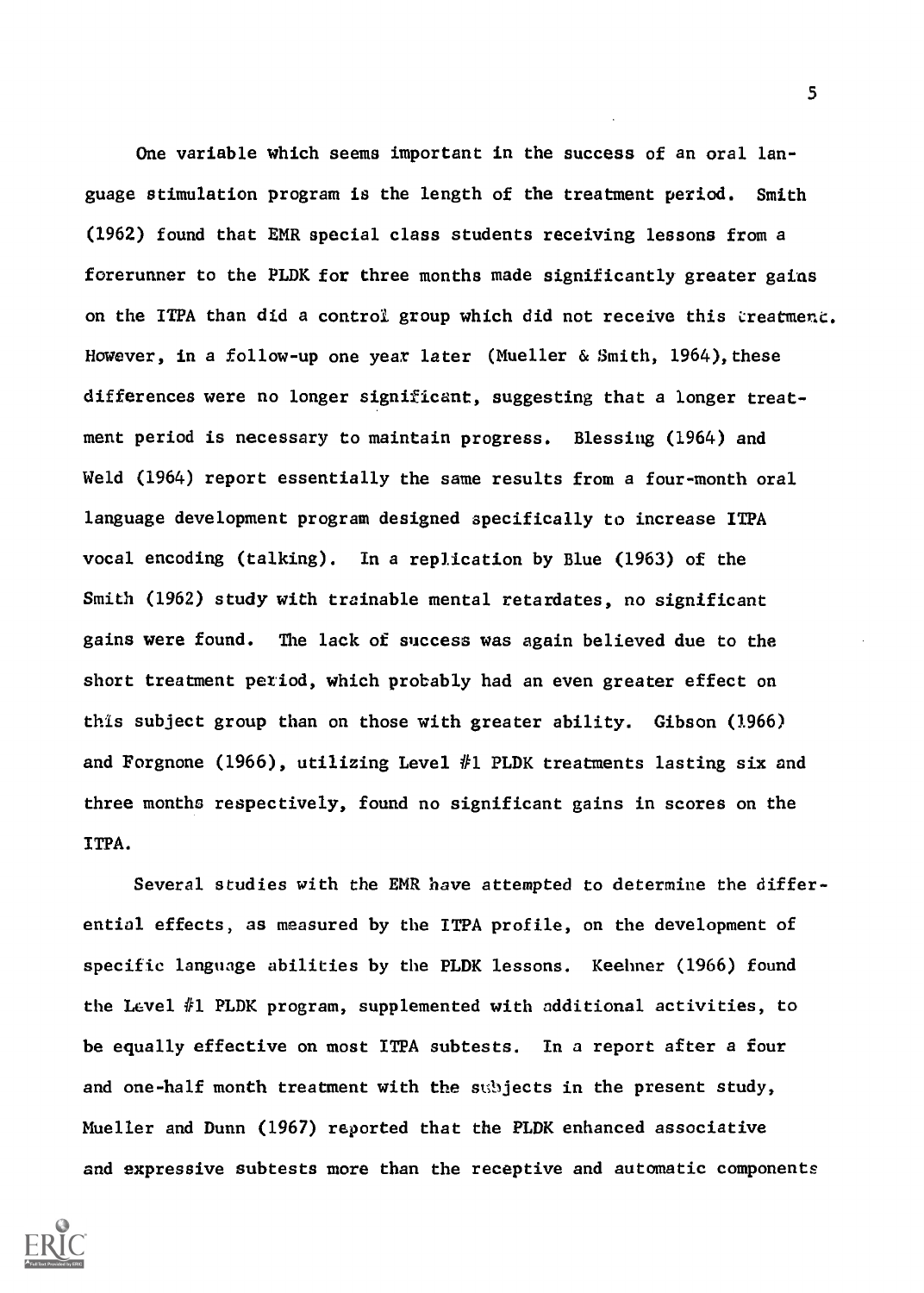of the ITPA. Results of studies with other subject populations support this finding. Ensminger (1966) found that the effectiveness of the Level #1 PLDK lessons was greatest on the auditory-vocal association and vocal encoding subtests for slow-learning children. He noted that these are areas where the need for improvement is greatest (Weaver, 1964). Carter (1966) gave 32 disadvantaged third grade children daily 50-minute lessons from Level #1 PLDK for 10 weeks; a matched control group received no special treatment. Results showed that the experimental group gained significantly over the control group on ITPA LA, as well as on S-B MA and IQ scores. In this case success was obtained over a short treatment period.

After three years, a long-term study with disadvantaged children indicates that the PLDK program in combination with an ITA approach to teaching reading facilitates the three areas of school achievement, language development, and intellectual growth (Dunn, Pochanart & Pfost, 1967). Based on results from the Methopolitan Achievement Test, children utilizing ITA were significantly advanced in written language achievement over those in the conventional basal reading program. Furthermore, the PLDK lessons enhanced school achievement significantly. As measured by the Illinois Test of Psycholinguistic Abilities, the language age gains of the PLDK subjects were significantly greater than for the non-PLDK, with a tendency for ITA and PLDK to be facilitating. On the 1960 Stanford Binet, the PLDK lessons enhanced IQ gain scores, particularly for children in both ITA plus PLDK. In sum, research evidence on the PLDK generally shows a clear enhancement of oral language development and a corresponding growth on secondary measures of intellectual



 $\mathbf 6$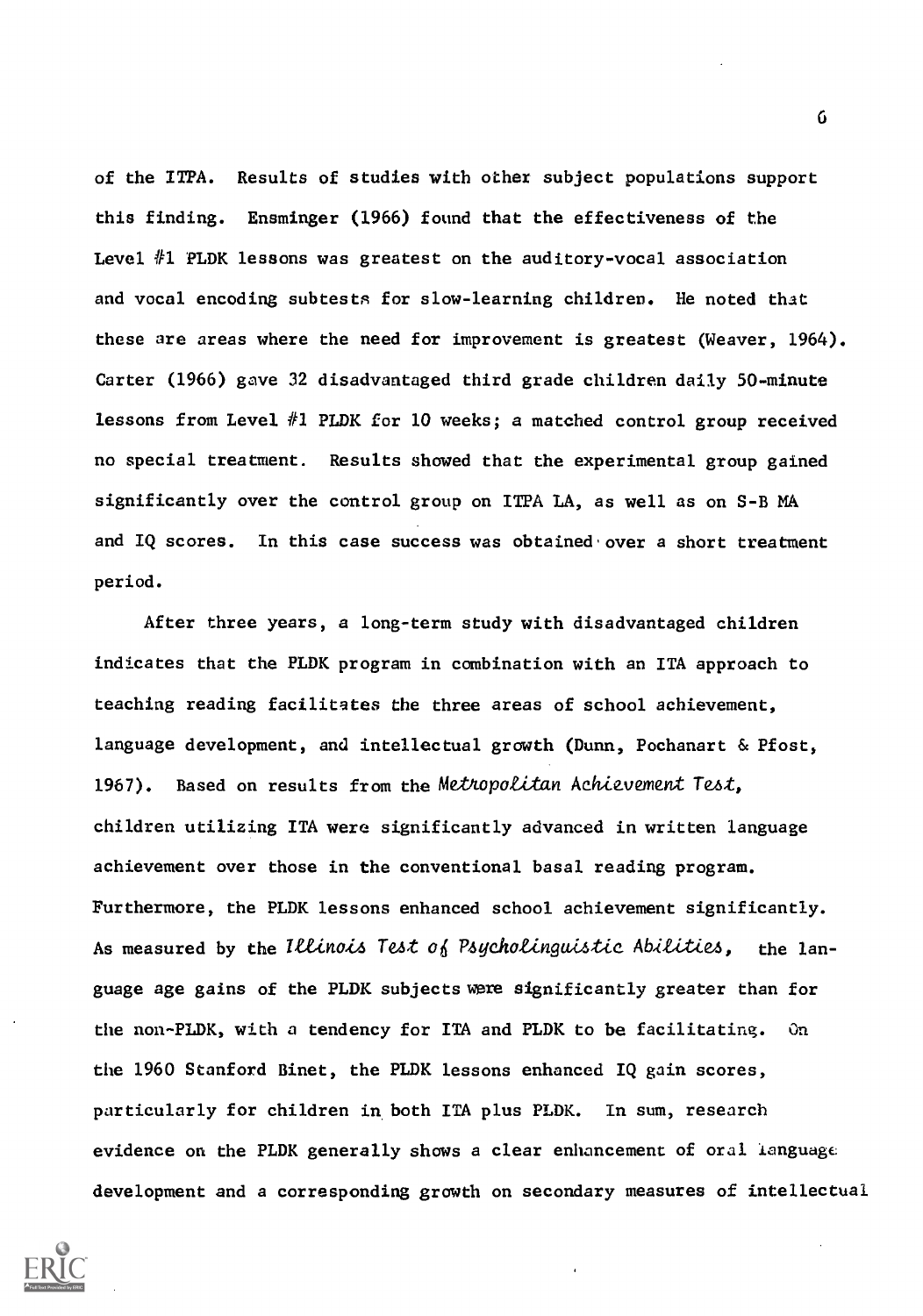and academic gains when the treatment is extended over a protracted period of time.

Training cognitive development through language programs has also received some attention in recent years. Rouse (1965) gave 47 EMR children a series of 30 brain-storming lessons and found significantly greater gains on the Minnesota Test of Cheativity for this group than for a control group. Gray and Klaus (1965) emphasized concept development, as well as oral language skills, in a preschool program for deprived Negro children and found a significant increase in IQ as well as ITPA scores. (The PLDK lessons include activities in brainstorming and concept attainment.)

#### Purpose

The present study was designed to test the differential effectiveness of the PLDK program with educable mentally retarded children (EMR) over an extended treatment period. The Subjects (Ss) were EMR children, largely from deprived homes in special day classes in a mid-Southern city. The treatment provided were the lessons from the Peabody Language Development Kits, Levels #1 and #2. The question asked was: When the classroom teacher provides daily oral language lessons with a minimum of outside supervision, will significant pupil gains result in the linguistic, intellectual and academic areas?

### Method

### Treatment

The experimental edition of Level  $#1$  PLDK designed by Dunn and Smith (1965) was used for the first half year, the commercial edition of

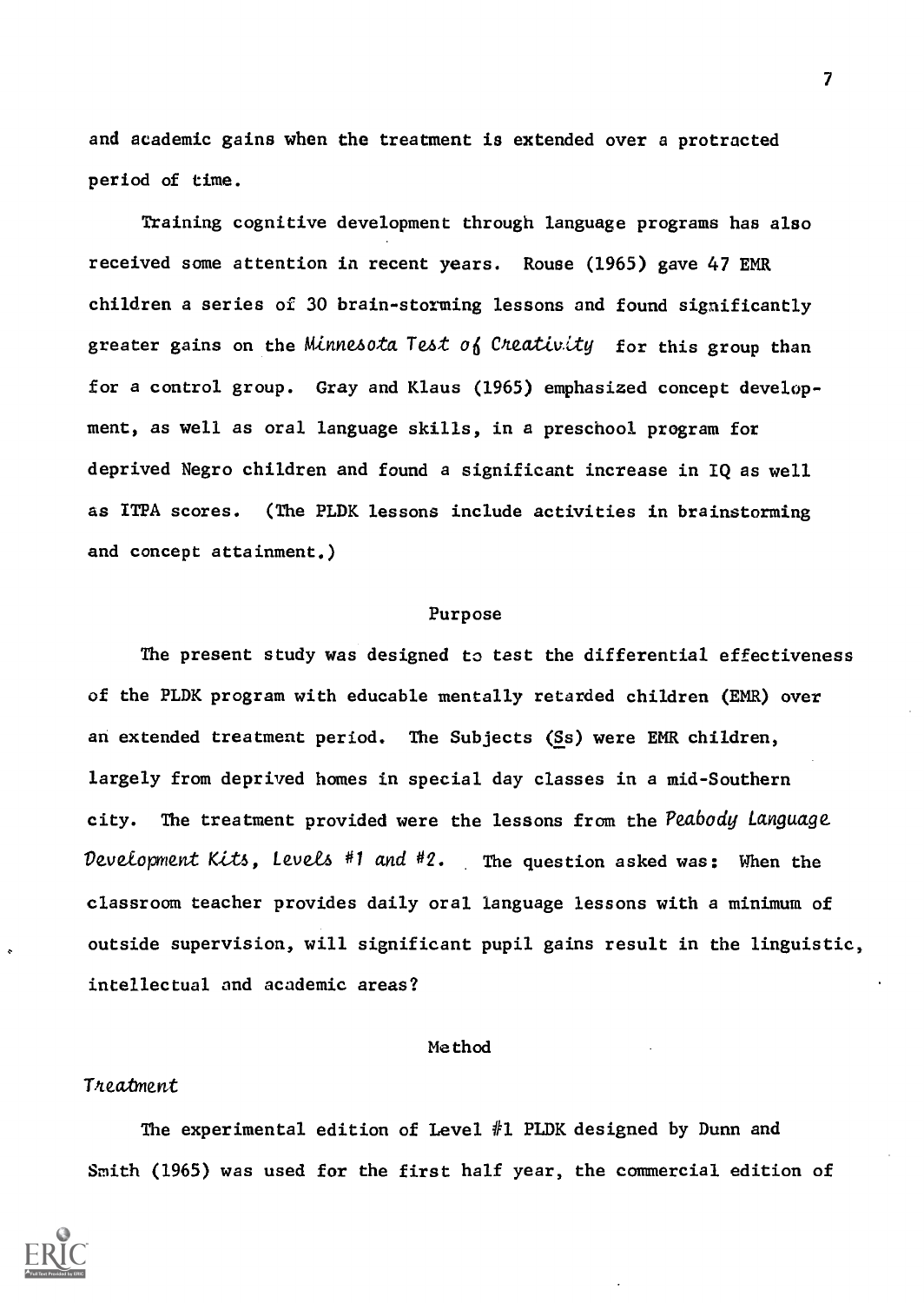Level  $#1$  for the next half year, and the commercial edition of Level  $#2$ PLDK (Dunn & Smith, 1966) was used in the last year. (Generally, the teachers took one and one-half years to complete the 180 lessons in Level  $#1$  which should have required only one academic year; thus, the lessons were not presented every school day.) These lessons are intended to stimulate oral language and verbal intelligence and therefore to enhance school progress. Figure 2 outlines a model of the psycholinguistic processes trained by the lessons.

Level #1 lessons were designed for children who are functioning intellectually from the four and one-half to six and one-half year mental level. Included in each level of the Kits were 180 detailed 35 to 45 minute daily lesson plans, each containing two to five activities from among some 23 different categories. Level #2 of the Kits was designed for children whose mental ages were in the six to eight year age range. Typical categories for both levels 1 and 2 were: brainstorming, classification, describing, following directions, imagination, memory, relationships, story time, and vocabulary building.

The philosophy of the PLDK was that Language Time should be a half-hour interlude from conventional school. Though early lessons required considerable teacher participation, the overall goal was to maximize the oral language behavior of the pupils, giving them an opportunity to talk, to think, and to learn effectively in a setting that was less structured than during a regular period of school work. The children were never called on either to read or write. In fact, no seat work was involved. The total group participated together, the emphasis being on thinking as well as on talking and understanding Standard English.

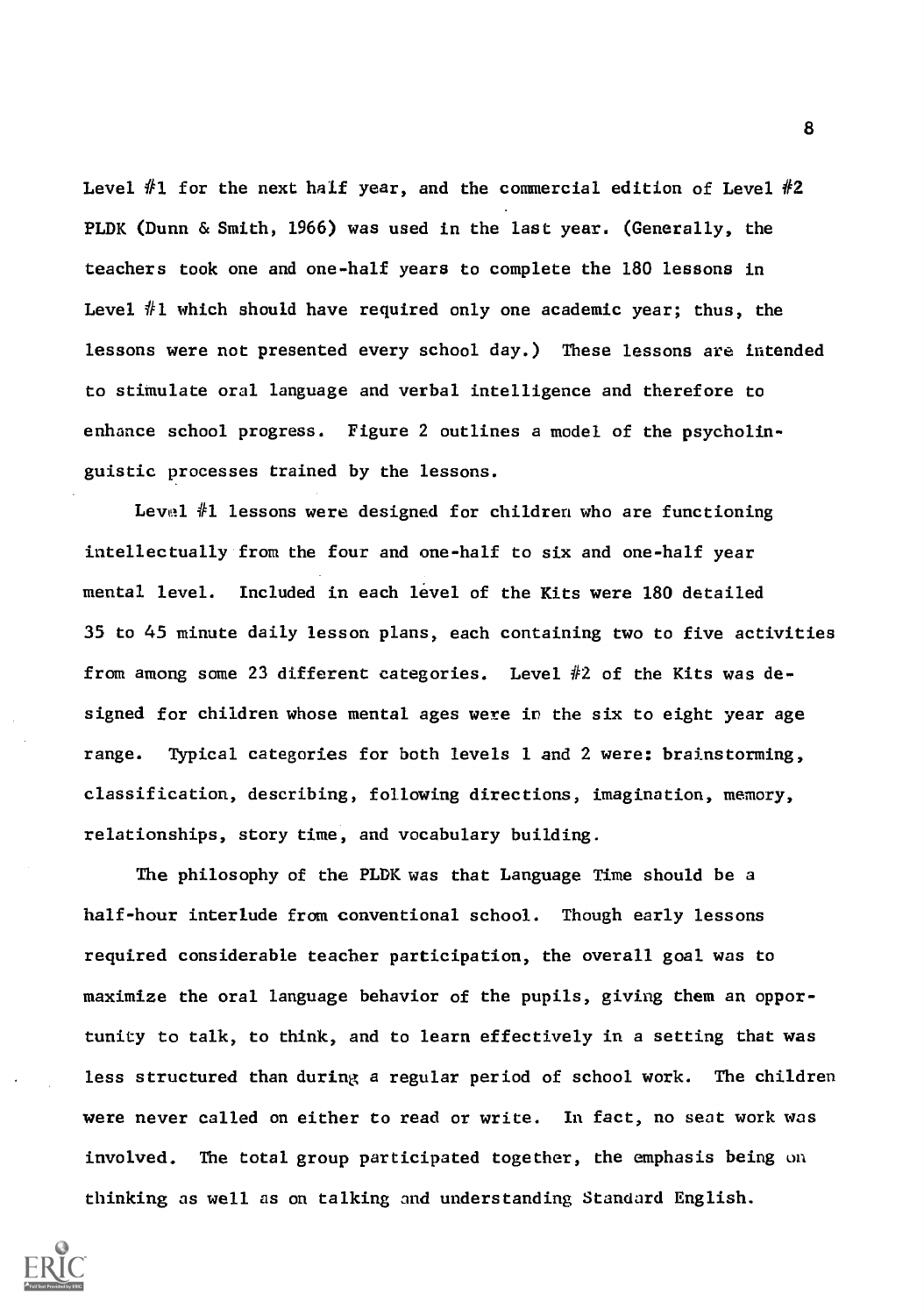

Fig. 2. Model of the psycholinguistic processes trained by the lessons in the Peabody Language Development Kits.

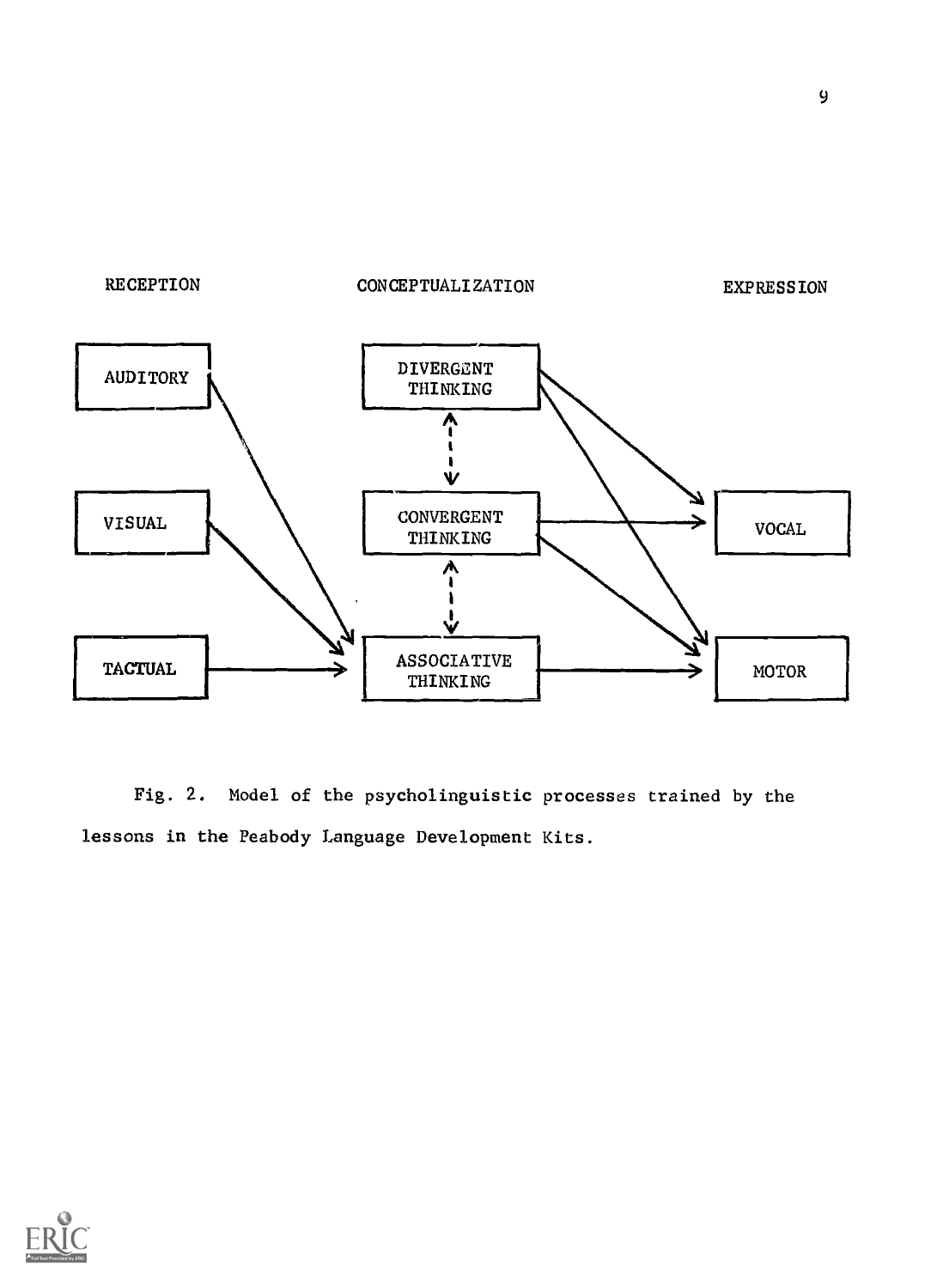### Teachem

A total of 36 experimental and control teachers were involved in the study. All were certified in special education and held one or more degrees. The experimental teachers were provided with a kit approximately one month prior to the beginning of the treatment period and asked to familiarize themselves with the materials and lessons. One training session was held prior to the beginning of the treatment program to describe the project, to emphasize important points in the PLDK, and to answer questions arising from the teachers' examination of the kit. In addition, in-service training meetings were held at the beginning of each semester, and each teacher was visited twice a year by the project staff to insure that her materials were in order, that she was using the kit regularly, and to answer her questions. The general philosophy in regard to the treatment was to interfere as little as possible with the teacher, but to provide guidance when the PLDK manuals proved insufficient. It was believed that this procedure would most nearly simulate conditions under which the PLDK would ordinarily be used. Control teachers were not involved in any special treatment program. Subject4

Thirty-six primary and intermediate special classes for educable mentally retarded children in the Nashville-Davidson County Metropolitan Schools were selected for the study. The classes were divided into an experimental group of 27 classes in 22 schools and a control group of nine classes in six schools. The 28 schools involved were all located in urban slum areas serving about one-third Negro and two-thirds Caucasian children. The special classes were generally, but not

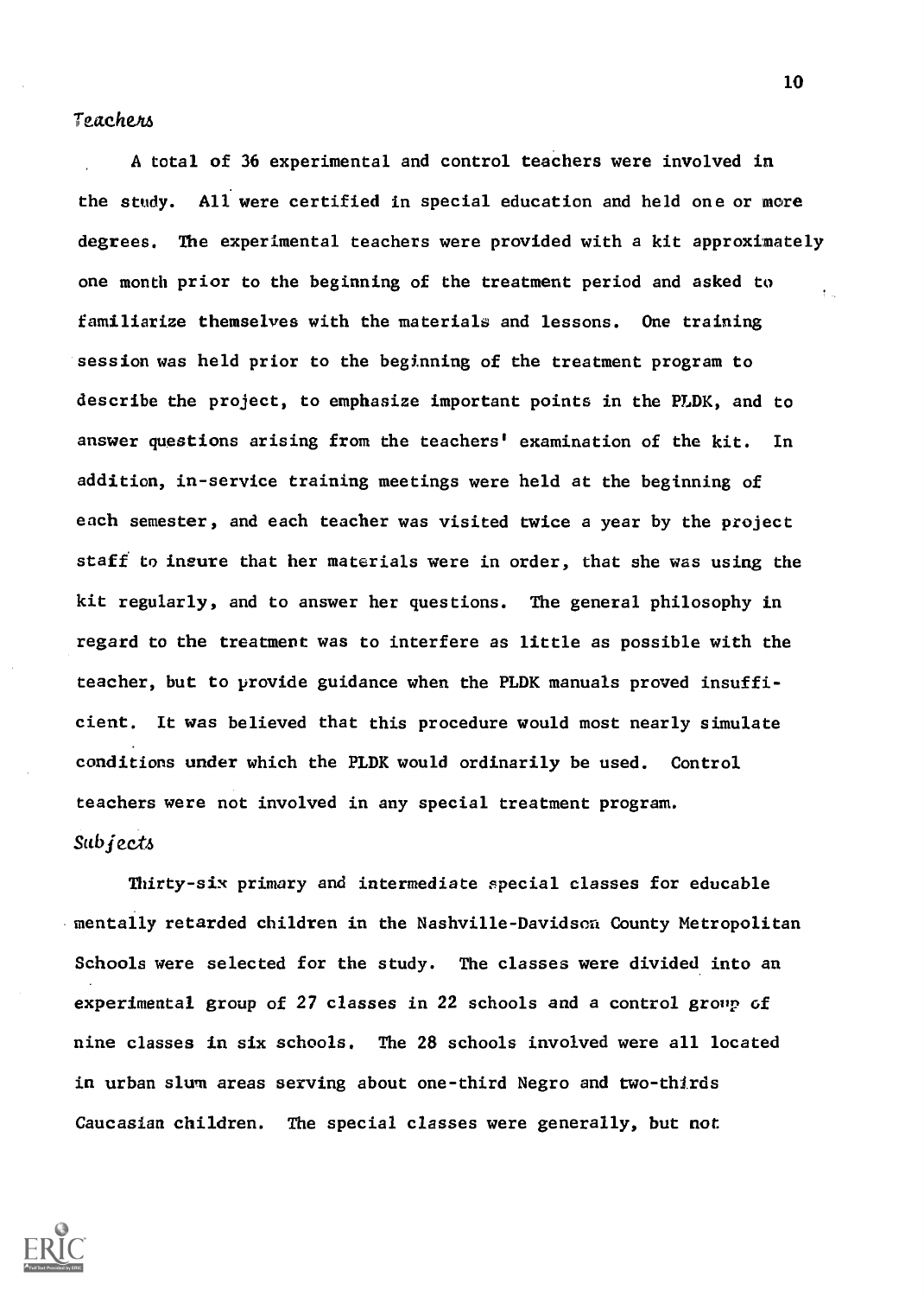completely, segregated racially. PLDK treatment extended over two and one-half years for the experimental group. Both experimental and control groups were tested for language and intellectual development ani scholastic achievement at the beginning of the program in January, 1965, after four and one-half months, at the end of the second year, and again at the end of the third school year.

At the end of the third year, a total of only 108 subjects (72 experimentals and 36 controls) remained with complete test data (see Table la). The initial pool had been 584 subjects. However heavy attrition occurred due to a number of factors, but mostly because of promotion to secondary special classes, and to parents moving away from the neighborhood school area. Analysis of variance on pre-test data showed significant differences between experimental and control groups on chronological age, intelligence quotient, and language age. Therefore, a selected study sample was constituted from the available 108 subjects (see Table lb). Chronological age was restricted to the range from 8 years 4 months to 12 years 5 months. Establishing proportionality on sex further reduced the groups to a final total of 72, of which 48 were experimental Ss and 24 were control Ss. IQ range on the final sample was from 50 to 82 for the experimental group, and from 50 to 83 for the control group. It should be pointed out that the relatively low mean IQ is probably due to the use of the Primary Mental Abilities Test. This group test consistently underestimates the IQ scores of educable mental retardates. Analysis of variance on the final sample showed no significant differences on chronological age and intelligence quotient although language age was still significan a different in favor of at

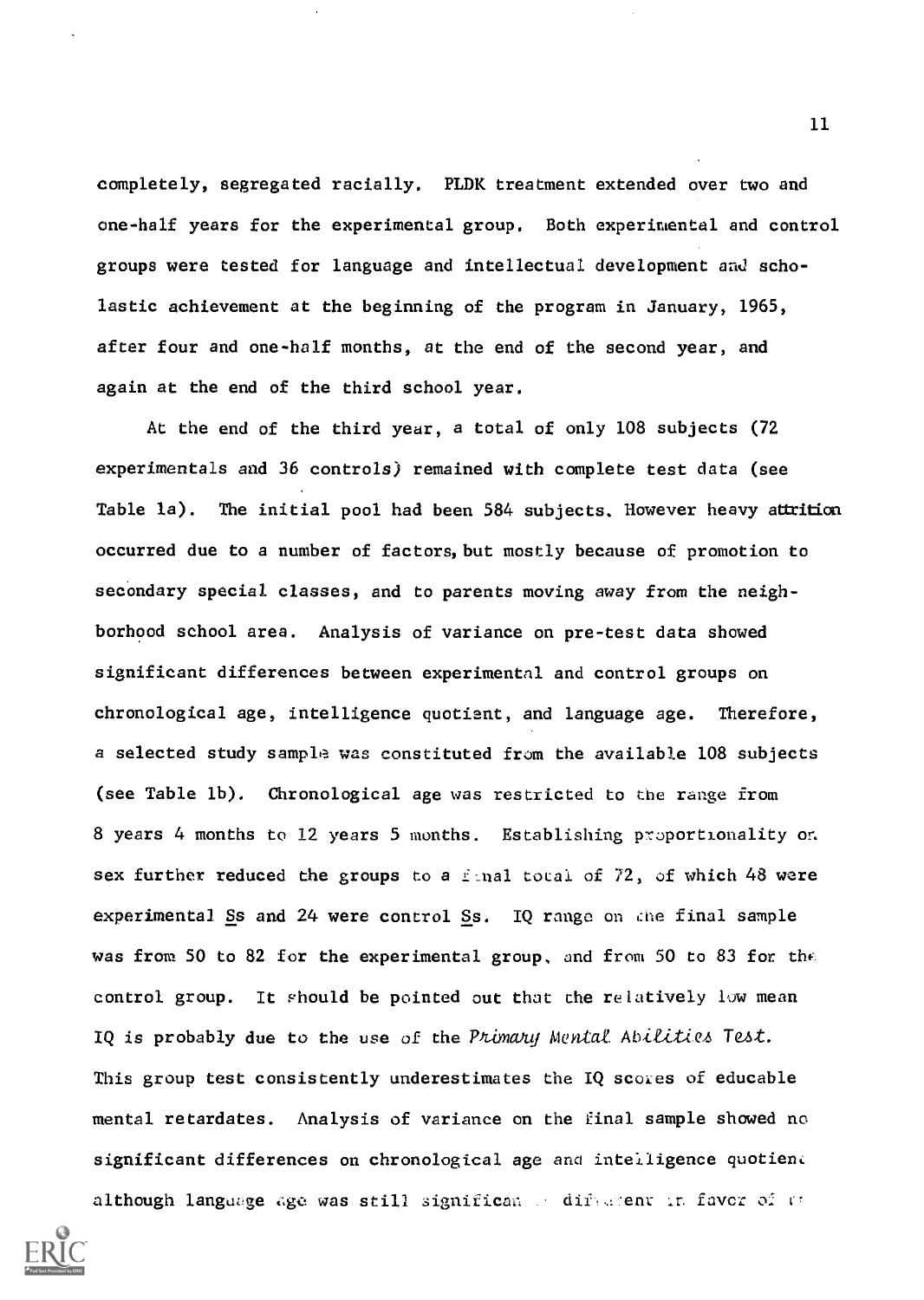Pre-Test Information on the Final Subject Pool of 108 Subjects

| Group              | N   |        | $CA^*$ |       | PMA-IQ |       | $TFA-LA*$ |  |
|--------------------|-----|--------|--------|-------|--------|-------|-----------|--|
|                    |     | x      | S      | χ     | S      | Y     | s         |  |
| Experimental Boys  | 48  | 122.12 | 12.18  | 58.54 | 10.24  | 72.38 | 13.34     |  |
| Experimental Girls | 24  | 116.92 | 27.27  | 57.29 | 9.83   | 62.92 | 10.93     |  |
| Experimental Total | 72  | 120.39 | 18.45  | 58.13 | 9.98   | 69.22 | 13.20     |  |
| Control Boys       | 24  | 133.04 | 16.53  | 60.00 | 11.04  | 77.88 | 12.45     |  |
| Control Girls      | 12  | 131.58 | 9.60   | 55.75 | 19.93  | 72.58 | 13.53     |  |
| Control Total      | 36  | 132.56 | 14.26  | 58.58 | 14.26  | 76.11 | 12.70     |  |
| Total              | 108 | 124.44 | 18.10  | 58.28 | 11.59  | 71.52 | 13.43     |  |
|                    |     |        |        |       |        |       |           |  |

\*Reported in months

Table lb

Pre-Test Information on the Final Selected Sample of 72 Subjects

| Group              | N  |                | $CA*$       |                | $PMA-IQ$ |                    | ITPA-LA* |  |
|--------------------|----|----------------|-------------|----------------|----------|--------------------|----------|--|
|                    |    | $\overline{x}$ | S           | $\overline{x}$ | S        | $\bar{\mathbf{x}}$ | S        |  |
| Experimental-Boys  | 28 | 122.89         | 11.46       | 57.57          | 10.26    | 72.10              | 13.51    |  |
| Experimental-Girls | 20 | 122.50         | 10.43       | 58.00          | 10.24    | 61.85              | 11.30    |  |
| Experimental Total | 48 | 122.73         | 10.81       | 57.75          | 10.15    | 67.83              | 13.51    |  |
| Control-Boys       | 14 | 130.21         | 11.91       | 63.50          | 11.96    | 80.71              | 14.02    |  |
| Control-Girls      | 10 | 127.70         | 9.19        | 59.60          | 10.70    | 73.50              | 14.52    |  |
| Control Total      | 24 | 129.17         | 10.49       | 61.88          | 11.38    | 77.71              | 14.38    |  |
| Total              | 72 | 124.88         | $\pm 11.13$ | 59.12          | 10.68    | 71.12              | 14.49    |  |
|                    |    |                |             |                |          |                    |          |  |

\*Reported in months



 $\ddot{\phantom{a}}$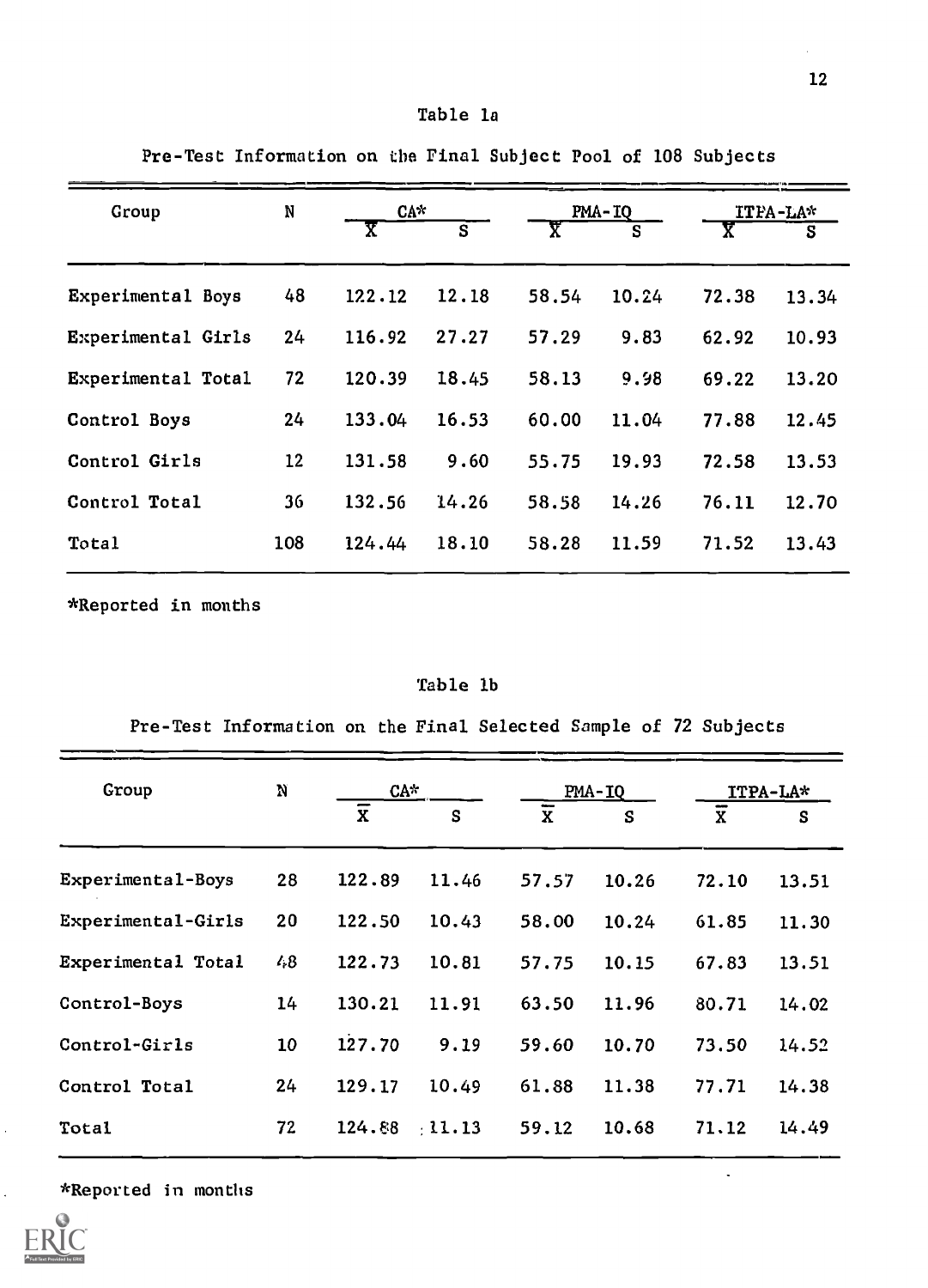control group (see Table 2). In fact, in terms of the descriptive statistics, control group boys were ahead on all three pre-test measures. This needs to be kept in mind in interpreting the results.

### Table 2

Analysis of Variance on Pretest Data for the

Final Selected Sample of 72 Subjects

| Source of<br>Variation | Degree of<br>Freedom    | Sum of<br>Squares        | Mean<br>Squares | F Ratio |
|------------------------|-------------------------|--------------------------|-----------------|---------|
|                        |                         | A. Chronological Age     |                 |         |
| Between Groups         | $\overline{\mathbf{3}}$ | 701.7392                 | 233.9130        | 1.9359  |
| Within Groups          | 68                      | 8216.1358                | 120.8255        |         |
| Total                  | 71                      | 8917.8750                |                 |         |
|                        |                         | B. Language Age          |                 |         |
| Between Groups         | 3                       | 3091.2892                | 1030.4297       | 5.9317* |
| Within Groups          | 68                      | 11812.5858               | 173.7144        |         |
| Total                  | 71                      | 14903.8750               |                 |         |
|                        |                         | C. Intelligence Quotient |                 |         |
| Between Groups         | 3                       | 363.1178                 | 121.0392        | 1.0649  |
| Within Groups          | 68                      | 7728.7572                | 113.6581        |         |
| Total                  | 71                      | 8091.8750                |                 |         |

 $*_{F,95}$  = 2.76

13

J.



فحود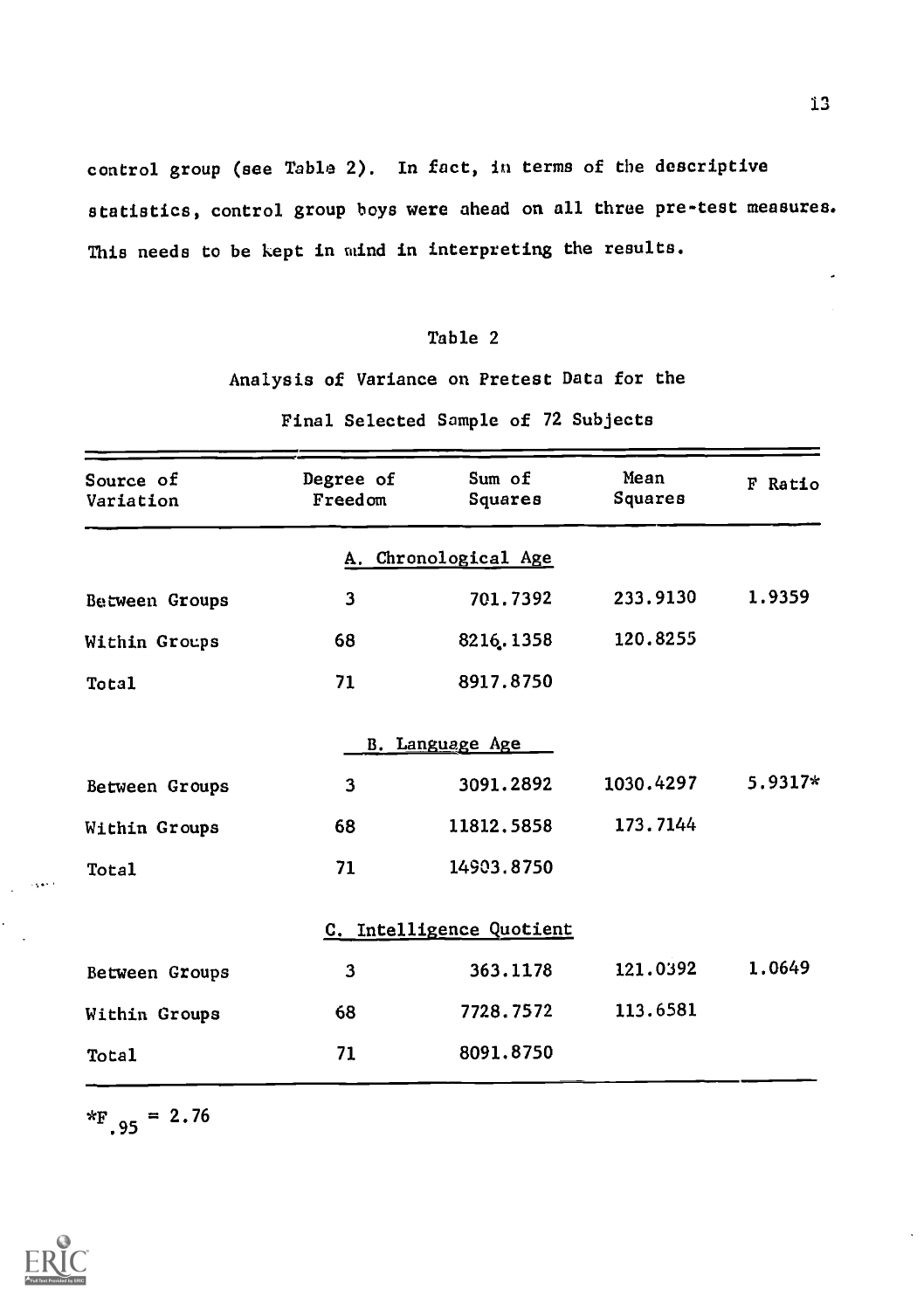#### Evaluation

Data were collected in three areas: intellectual development, language development, and school achievement.

### lateteectuat Devetopment

Intellectual gains were measured by the Primary Mental Abilities Test (Thurstone & Thurstone, 1962). This group test has two levels: one designed for children in the second to fourth grade range; the other for the fourth to sixth grade range. The second to fourth grade level PMA consists of four subtests, including verbal learning,spatial relations, number facility, and perceptual speed. The fourth to sixth grade PMA has an additional subtext in reasoning. Ss below the CA norms on the fourth to sixth grade PMA (below eight years six months) were given the second to fourth grade level of the PMA.

### Language Devetopment

The Illinois Test of Psycholinguistic Abilities (McCarthy & Kirk, 1963) was developed as an individual test of the psycholinguistic abilities for children between the ages of two and one-half and nine years. It consists of nine subtests which measure two input channels (auditory and visual), two output channels (vocal and motor), and two levels of organization (representational and automatic-sequential). The nine subtests are: auditory decoding, visual decoding, auditoryvocal association, visual motor association, vocal encoding, motor encoding, auditory-vocal automatic, auditory-vocal sequencing, and visual-motor sequencing. In the first three testings, only four subtests were given (auditory-vocal association, auditory-vocal automatic,  $visual$ -moton sequencing, and auditory decotting), as these areas were

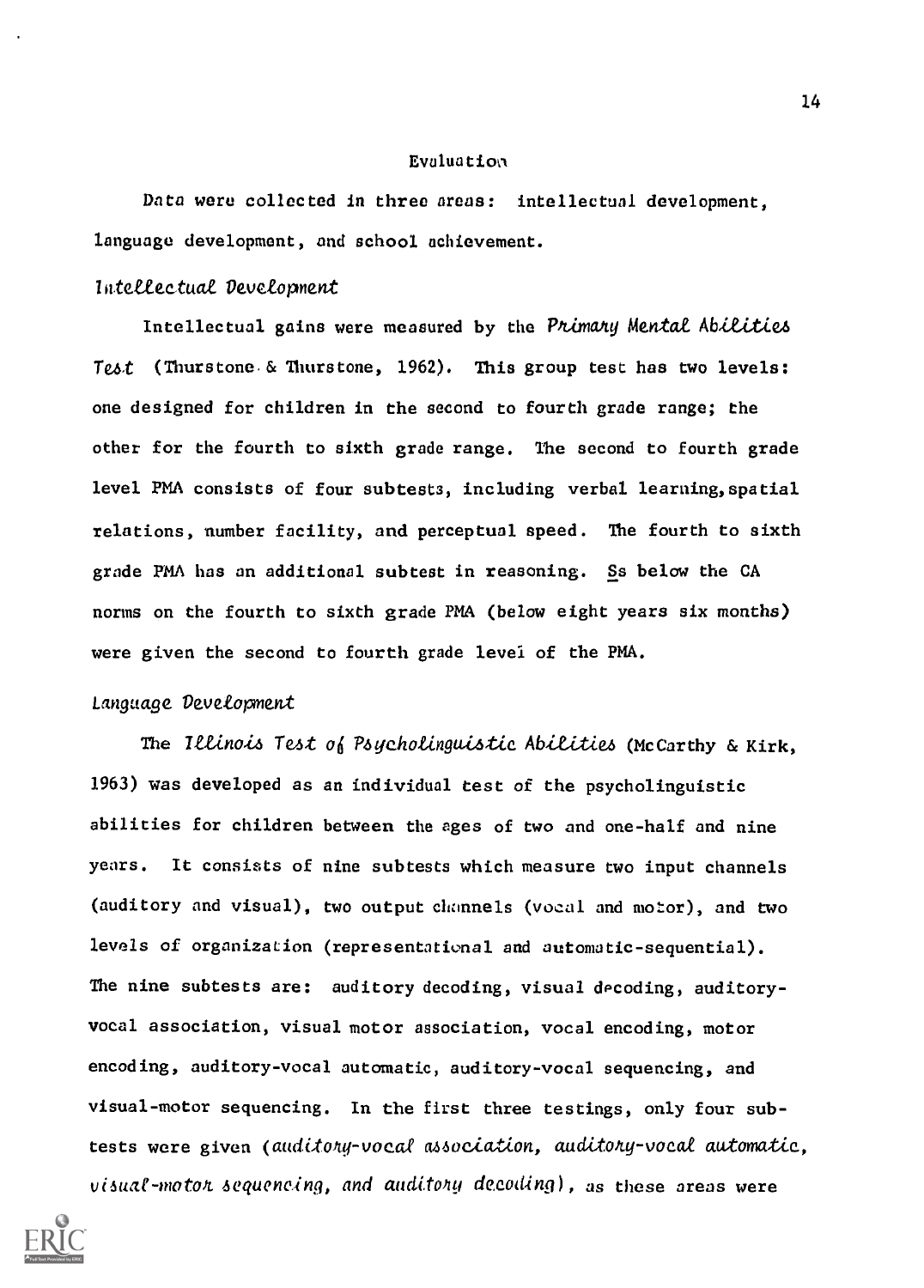thought to be most highly correlated with the overall ITPA language age. However, recent research indicated that other ITPA subtests appeared to be influenced by the PLDK lessons (Dunn,  $et$   $al.$ , 1967). Therefore, all nine ITPA subtests were administered in the final post-testing. Schoot Achievement

The New Yode Achievement Tests (Wrightstone, et at. 1959) is a nonstandardized test. It was designed for educable mentally retarded children. The mathematic and core achievement subtests were used in this study. The mathematical concepts subtest stresses understanding of such concepts as money, clock and calendar time, and mathematical terms and symbols rather than purely computational proficiency. The core achievement subtest measures non-academic aspects of the EMR special class program, such as personal care, health and safety, familiarity with the home and neighborhood, and other areas of socialization.

### Results and Discussion

Analyses of variance were carried out on gain scores on all three measures from pretesting to the end of the second year (representing Level  $#1$  PLDK) and from the end of the second year to the end of the third year (representing Level #2 PLDK). The pre-test data were gathered in January, 1965; the interim-test data were obtained in June, 1966; and the post-test data were secured in June, 1967. Intellectuai Development

Means and standard deviations of pre-, interim-, and post-test scores on the Primary Mental Abilities Test are presented in Table 3

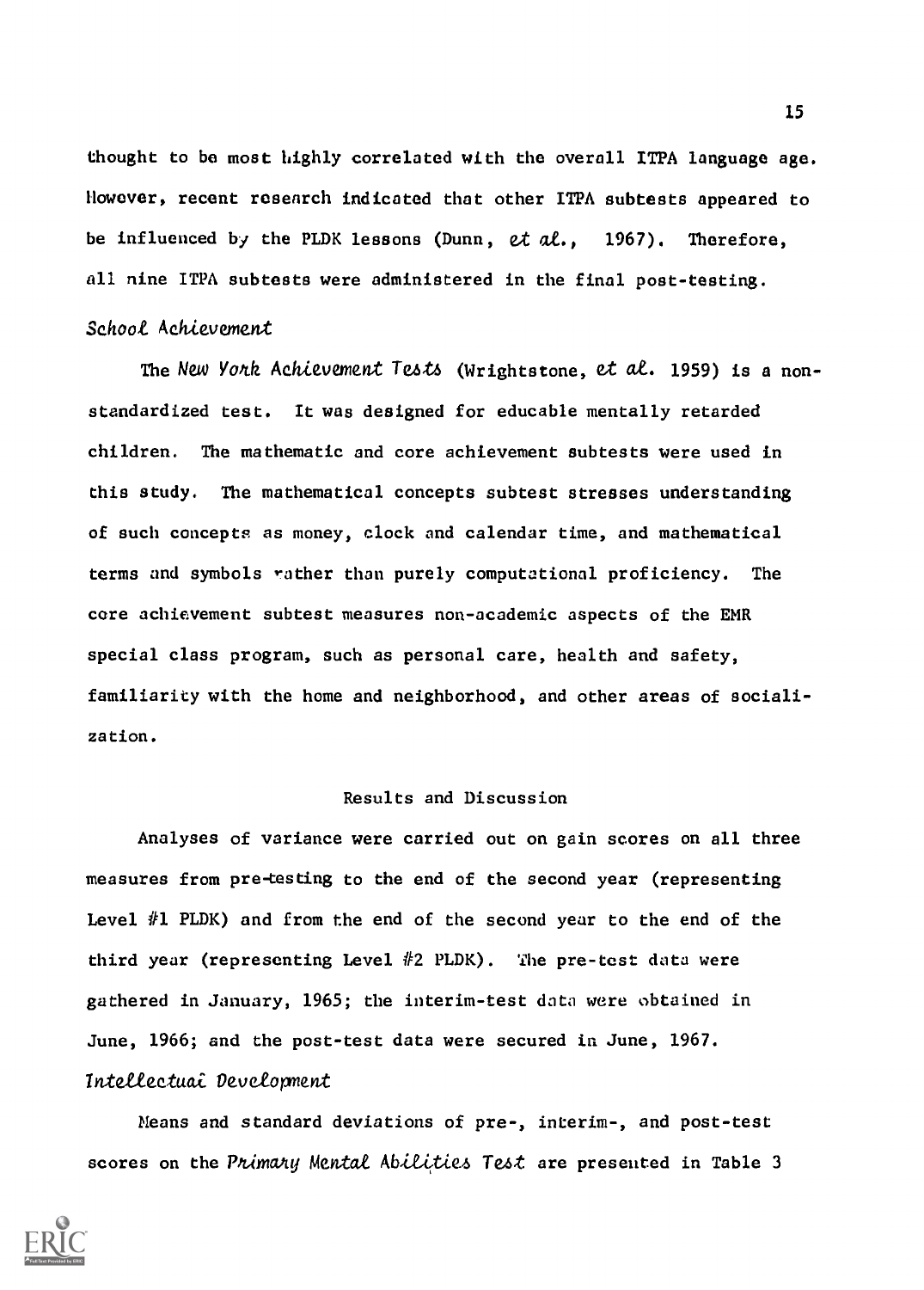Means and Standard Deviations of Pre-<sup>a</sup>, Interim-<sup>b</sup>, and Post-Test<sup>c</sup> Scores on the Primary Mental Abilities Test and the Short Form of the Illinois Test of Psycholinguistic Abilities

|                    |    |                              |                | <b>PMA-IQ</b>  |                |                | ITPA-LA<br>(short form) |                |  |
|--------------------|----|------------------------------|----------------|----------------|----------------|----------------|-------------------------|----------------|--|
| Group              | N  |                              | Pre            | Int.           | Post           | Pre            | Int.                    | Post           |  |
| Experimental Boys  | 28 | $\overline{\mathbf{x}}$<br>S | 57.57<br>10.26 | 67.17<br>12,47 | 70.43<br>11.46 | 72.11<br>13.52 | 81.36<br>20.73          | 86.46<br>12.62 |  |
| Experimental Girls | 20 | $\mathbf{x}$<br>S            | 58.00<br>10.24 | 63.80<br>10.50 | 67.40<br>12.47 | 61.85<br>11.30 | 73.60<br>11.57          | 78.10<br>12.44 |  |
| Experimental Total | 48 | $\overline{\textbf{x}}$<br>S | 57.75<br>10.15 | 66.08<br>11.73 | 69.17<br>11.85 | 67.83<br>13.51 | 78.12<br>17.78          | 82.98<br>13.10 |  |
| Control Boys       | 14 | $\overline{x}$<br>S          | 63.50<br>11.96 | 72,07<br>11.67 | 68.64<br>11.25 | 80.71<br>14.02 | 85.86<br>10.85          | 88.64<br>14.72 |  |
| Control Girls      | 10 | $\overline{\textbf{x}}$<br>S | 59.60<br>10.70 | 61,00<br>22.87 | 68.40<br>7.53  | 73.50<br>14.52 | 78.60<br>15.18          | 77.60<br>10.16 |  |
| Control Total      | 24 | $\overline{\textbf{x}}$<br>S | 61.88<br>11.38 | 67.46<br>17.69 | 68.54<br>9.68  | 77.71<br>14.38 | 82.83<br>13.04          | 84.04<br>13.92 |  |
| Total Boys         | 42 | $\overline{\mathbf{x}}$<br>S | 59.55<br>11.08 | 69.17<br>12.24 | 69.83<br>11.28 | 74.98<br>14.13 | 82.86<br>18,03          | 87.19<br>13.22 |  |
| Total Girls        | 30 | $\overline{\mathbf{x}}$<br>S | 58.53<br>10.24 | 62.87<br>15.38 | 67.73<br>10.94 | 65.73<br>13.43 | 75.27<br>12.84          | 77.93<br>11.55 |  |
| Total              | 72 | $\overline{\textbf{x}}$<br>S | 59.12<br>10.68 | 66.54<br>13.89 | 68.96<br>11.11 | 73.12<br>14.49 | 79.69<br>16.41          | 83.33<br>13.29 |  |

 $a$ January, 1965

 $b$ June, 966

 $c_{\text{June}}$ , 1967

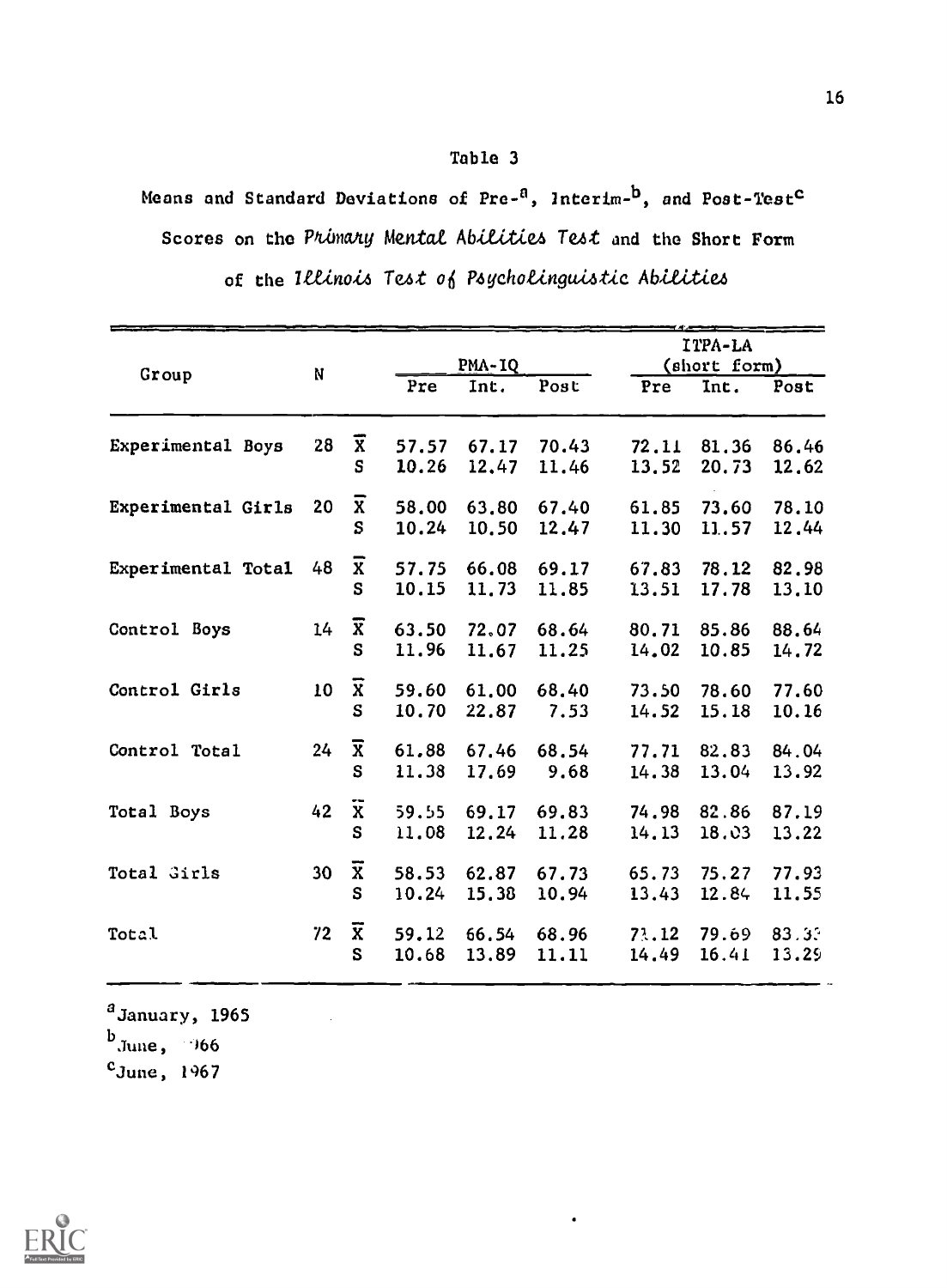for experimental and control groups. Interim scores represent the effects of Level  $#1$  PLDK, while post scores represent Level  $#2$  PLDK. Table 4 shows the analysis of variance on difference scores from the pre- to the interim-testing and for the interim to the post-testing. Two significant main effects were found. The IQ gains were significantly different in favor of the experimental group, indicating that PLDK treatment does enhance intellectual development. However, gains in the Level  $#1$  period were significantly greater than gains in the Level #2 period. This is probably due to two factors. First, the PLDK treatment extended over a longer period of time (one and one-half years) for Level  $#1$ , as opposed to one year for Level  $#2$  treatment. Second, the early larger gains could result from a spurt effect due to initial teacher and pupil enthusiasm at the beginning of the experimental treatment. There were no significant interactions. Results thus reinforce findings of a parallel three-year study with disadvantaged children,indicating the facilitating effect of PLDK lessons on IQ growth (Dunn, Pochanart & Pfost, 1967).

To determine the specific area of intellectual functioning enhanced by the PLDK lessons, scores on the Primany Mental Abilities subtests were analyzed. Means and standard deviations of pre- and post-test scores on PMA subtests for experimental and control groups are presented in Table 5; a profile of mean scores is shown in Figure 3. Results of t-tests performed on within group pre- and post-test scores and on between group scores at pre- and post-test periods are found in Table 6. On the verbal meaning subtest, no significant difference was found between experimental pre- and post-test scores. However, the

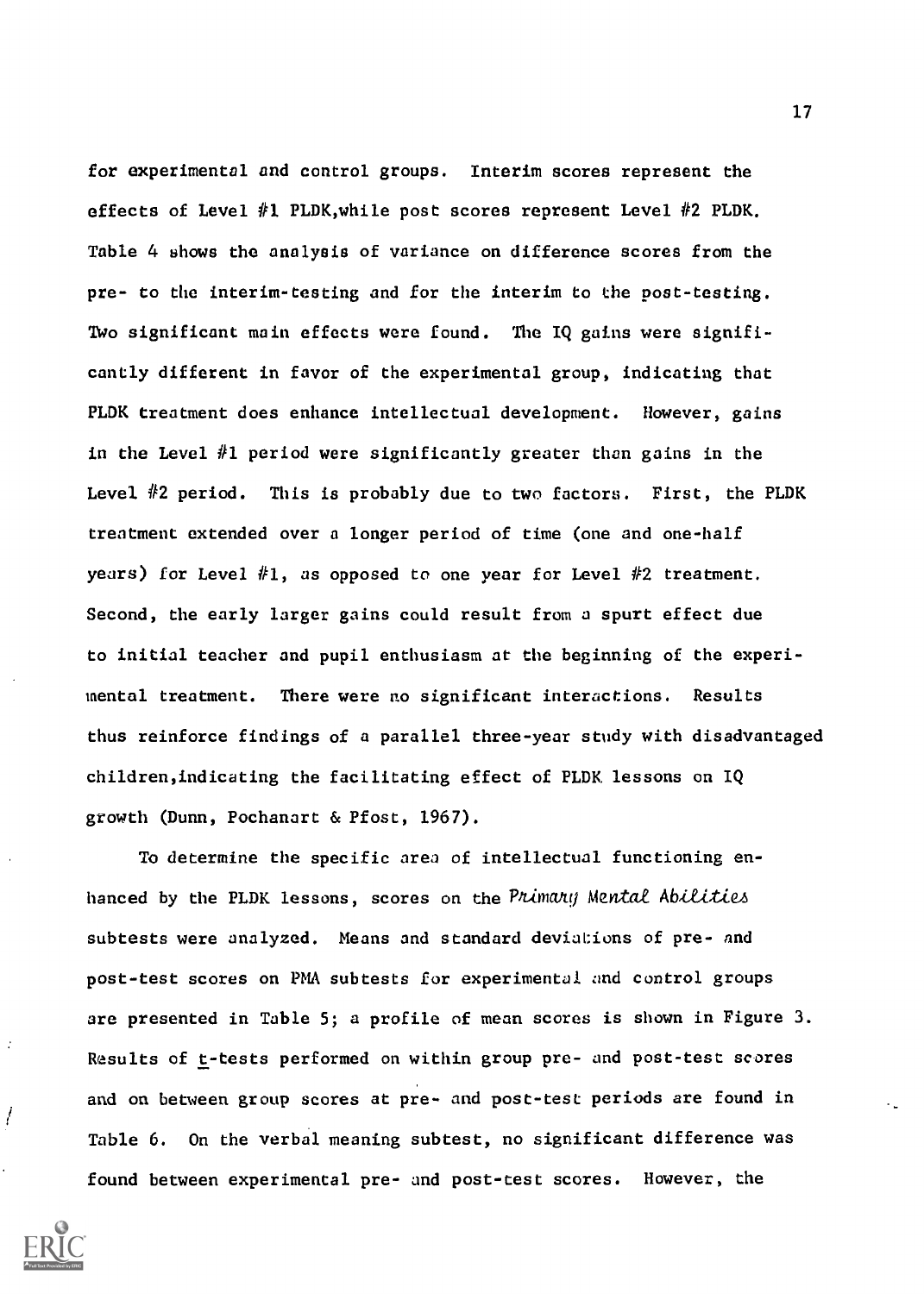# Analysis of Variance on IQ Gains as Measured by the

| Source of<br>Variation      | Degree of<br>Freedom | Sum of<br>Squares | Mean<br>Squares | F Ratio  |
|-----------------------------|----------------------|-------------------|-----------------|----------|
| Between                     |                      |                   |                 |          |
| A (Exp. vs Con.)            | $\mathbf{1}$         | 180.4999          | 180.4999        | 3.5579*  |
| C (Sex)                     | $\mathbf{1}$         | 10.3142           | 10.3142         | .2033    |
| A x C                       | $\mathbf{1}$         | 98.4144           | 98.4144         | 1.9398   |
| Error                       | 68                   | 3449.7715         | 50.7319         |          |
| <b>Subtotal</b>             | 71                   | 3739.0000         |                 |          |
| Within                      |                      |                   |                 |          |
| B (1st yr. vs               | $\mathbf{1}$         | 1863.3610         | 1863.3610       | 14.4038* |
| $2nd yr.$ )<br>$A \times B$ | $\mathbf{r}$         | 272.2223          | 272.2223        | 2.1042   |
| B x C                       | $\mathbf{1}$         | 155.7532          | 155.7532        | 1.2039   |
| A x B x C                   | $\mathbf{1}$         | 17.8349           | 17.8349         | .1378    |
| Error                       | 68                   | 8796.8286         | 129.3651        |          |
| Subtotal                    | 72                   | 11106,0000        |                 |          |
| Total                       | 143                  | 14845.0000        |                 |          |
|                             |                      |                   |                 |          |

# Primary Mental Abilities Test

 $*_{F.95}$  = 3.98  $F.90 = 2.79$ 

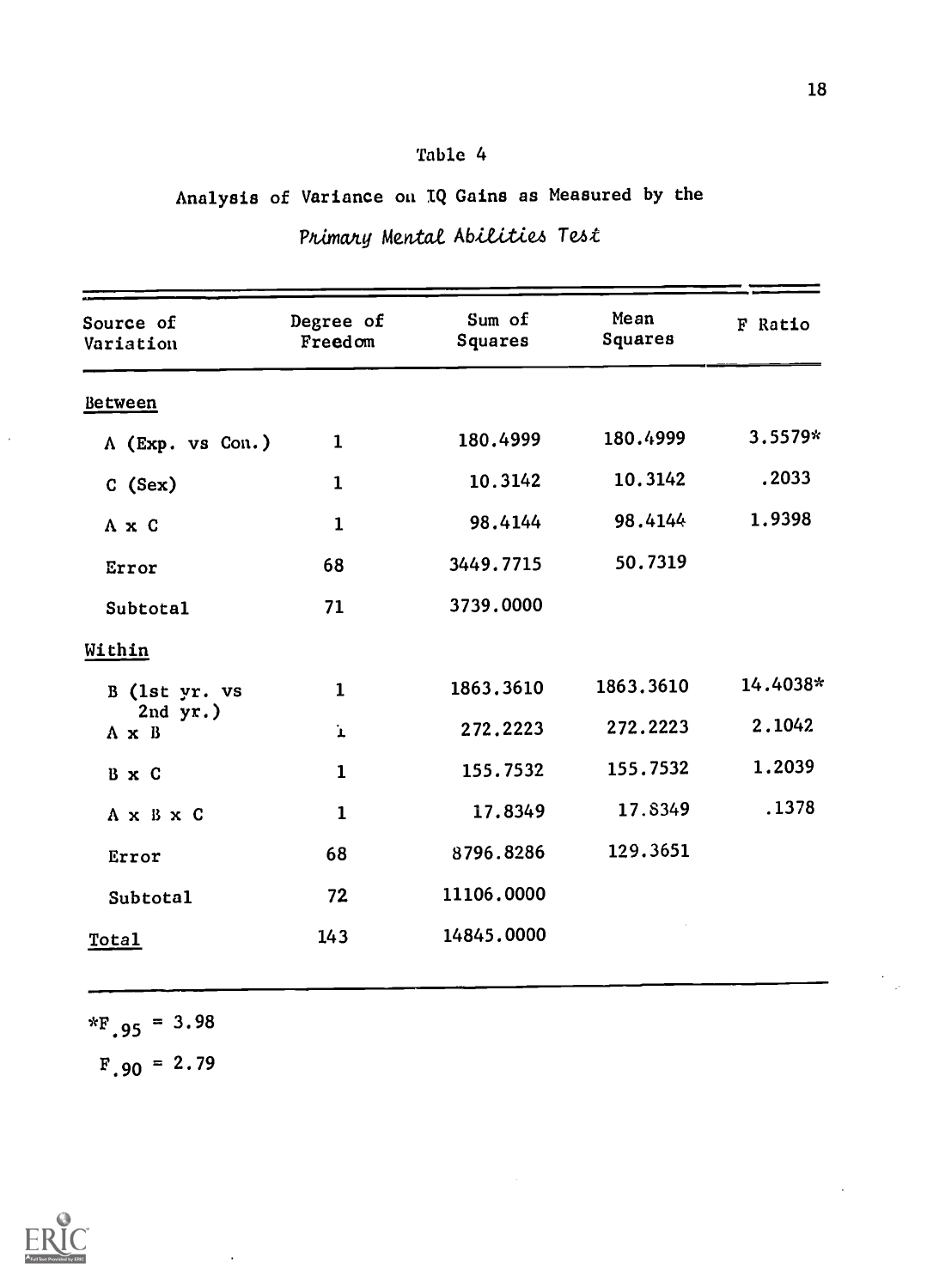# Means and Standard Deviations of Pre-<sup>a</sup> and Post-<sup>b</sup> Test Scores

|                         | <b>PMA Subtests</b> |                    |                      |                       |       |  |  |  |  |
|-------------------------|---------------------|--------------------|----------------------|-----------------------|-------|--|--|--|--|
| Group                   | Verbal<br>Meaning   | Number<br>Facility | Spatial<br>Relations | Reasoningc Perceptual | Speed |  |  |  |  |
| Experimental            |                     |                    |                      |                       |       |  |  |  |  |
| Pre-test                |                     |                    |                      |                       |       |  |  |  |  |
| N                       | 48                  | 48                 | 48                   | 12                    | 48    |  |  |  |  |
| $\overline{\mathbf{X}}$ | 60.44               | 62.94              | 75.67                | 69.25                 | 78.31 |  |  |  |  |
| S                       | 10.37               | 10.70              | 15.38                | 6.59                  | 17.81 |  |  |  |  |
| Post-test               |                     |                    |                      |                       |       |  |  |  |  |
|                         | 48                  | 48                 | 48                   | 48                    | 48    |  |  |  |  |
| $\frac{N}{X}$           | 60.44               | 69.71              | 82.06                | 70.19                 | 95.31 |  |  |  |  |
| S                       | 10.67               | 12.09              | 16.17                | 9.36                  | 16.67 |  |  |  |  |
| Mean Gain               | 0.00                | 6.77               | 6.39                 | .94                   | 17.00 |  |  |  |  |
| Control                 |                     |                    |                      |                       |       |  |  |  |  |
| Pre-test                |                     |                    |                      |                       |       |  |  |  |  |
|                         | 24                  | 24                 | 24                   | 11                    | 24    |  |  |  |  |
| $\frac{N}{X}$           | 60.71               | 63.42              | 83.92                | 68.09                 | 80.33 |  |  |  |  |
| S                       | 11.49               | 9.82               | 19.22                | 6.88                  | 19.59 |  |  |  |  |
| Post-test               |                     |                    |                      |                       |       |  |  |  |  |
|                         | 24                  | 24                 | 24                   | 24                    | 24    |  |  |  |  |
| $\frac{N}{X}$           | 57.17               | 69.83              | 87.04                | 70.46                 | 95.00 |  |  |  |  |
| S                       | 6.25                | 9.93               | 13.86                | 8.63                  | 14.66 |  |  |  |  |
| Mean Gain               | $-3.54$             | 6.41               | 3.12                 | 2.37                  | 14.67 |  |  |  |  |
|                         |                     |                    |                      |                       |       |  |  |  |  |

# on Primary Mental Abilities Subtests

<sup>a</sup>January, 1965

 $^{\rm b}$ June, 1967

 $\mathbf{c}_{\texttt{The reasoning subtest data are only available on the reduced sample of }$ subjects who took the fourth to sixth grade level of the PMA.

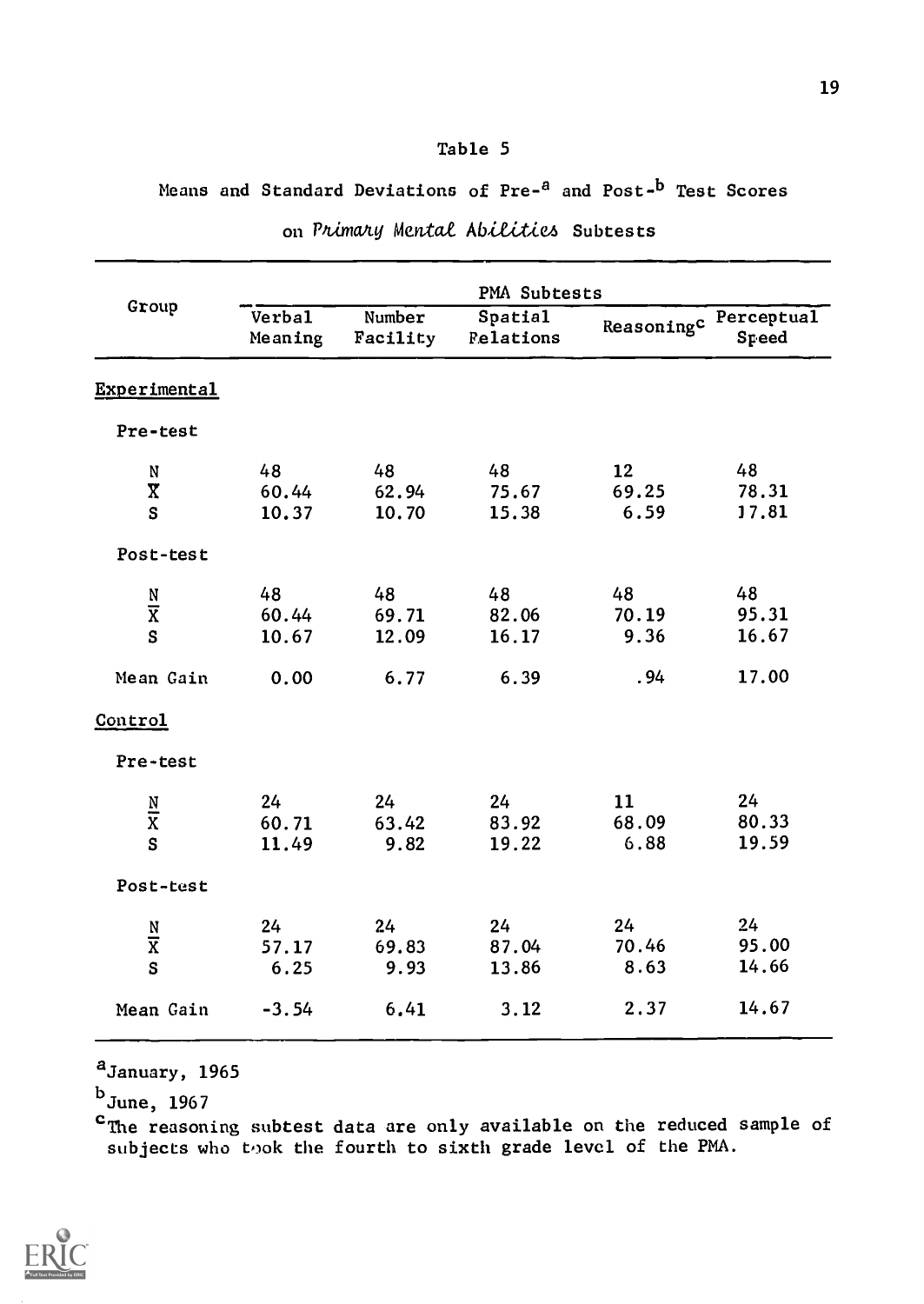

Fig. 3. PMA profiles of experimental and control subjects, January, 1965, and June, 1967.

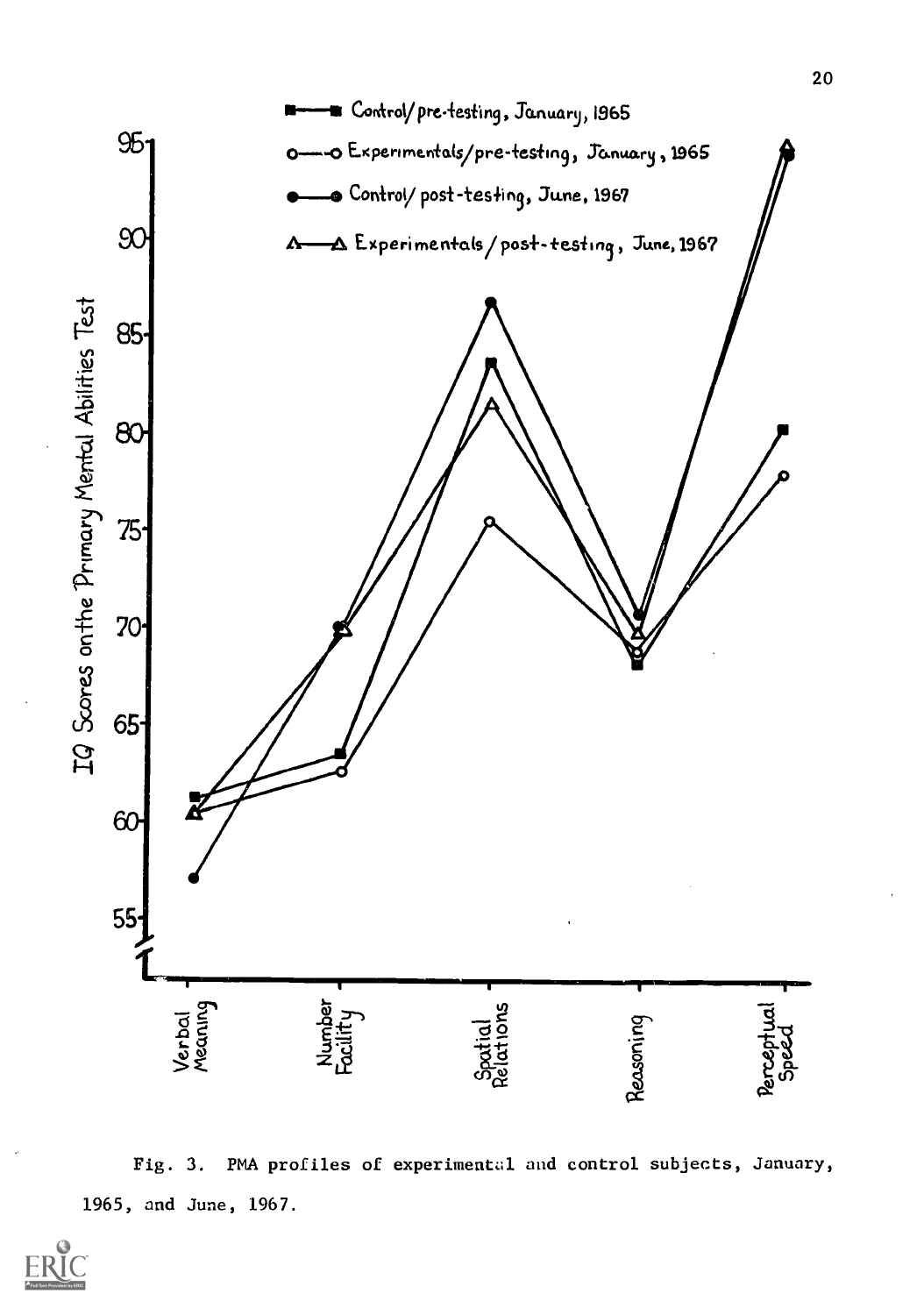# Results of t-tests on Primary Mental

 $\sim$ 

# Abititia Subtests Scores

|                            |                          |                    | Subtests             |           |                     |
|----------------------------|--------------------------|--------------------|----------------------|-----------|---------------------|
| Group                      | <b>Verbal</b><br>Meaning | Number<br>Facility | Spatial<br>Relations | Reasoning | Perceptual<br>Speed |
| Experimental               |                          |                    |                      |           |                     |
| Pre vs post                | 0.000                    | $2.905**$          | 1.984**              | 0.604     | $4.828**$           |
| Control                    |                          |                    |                      |           |                     |
| Pre vs post                | $1.325*$                 | $2.249**$          | 0.645                | 0.569     | $2.938**$           |
| Experimental<br>vs Control |                          |                    |                      |           |                     |
| Pre-test                   | 0.100                    | 0.184              | $1.972**$            | 0.413     | 0.439               |
| Experimental<br>vs control |                          |                    |                      |           |                     |
| Post-test                  | $1.384*$                 | 0.042              | 1.290*               | 0.270     | 0.077               |

\*  $\frac{t}{2}$ , 90

 $*_{-.95}$ 





 $\mathcal{P}$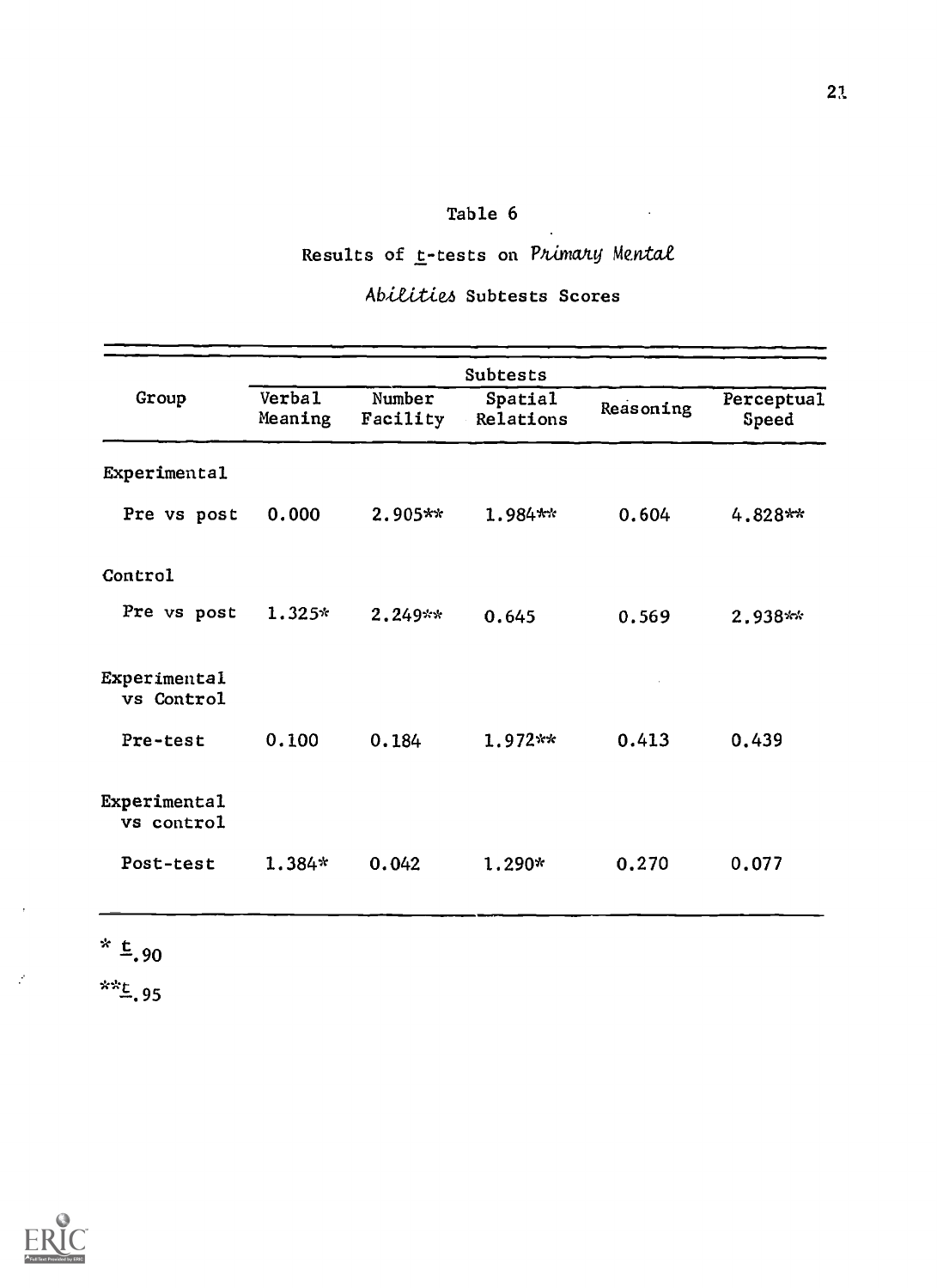control group lost significantly in this area over the experimental period, with the result that the experimental group was significantly superior to the control group at the end of two and one-half years. Thus, PLDK lessons appear to have offset a loss in vocabulary ability. This is understandable when it is pointed out that half of the verbal meaning subtest is a measure of hearing vocabulary, an area receiving some emphasis by PLDK lessons. However, the lessons do place more emphasis on the expressive language development of the child than on his receptive language development, so that a more positive gain could not necessarily be expected. Expressive language is not measured by the PMA.

The experimental group showed a significant increase in pre/post scores on the number facility and perceptual speed subtests. However, in number facility, the gains are offset by a correspondingly significant increase in control group scores. On the spatial relations subtest, the experimental group scores were significantly lower than \_hose of the control group both at pre-testing and post-testing. However, the experimental group showed a significant difference between pre- and post-test scores, while the control group did not. The spatial relations subtest measures the ability to see relations between shapes and forms rotated in space. Why this area only should be positively affected by PLDK lessons is difficult to explain, except in terms of a statistical artifact due to the initial inferiority of the experimental group. However, another possible explanation is the fact that the PLDK lessons contain an extensive set of coordinated visual materials known as stimulus cards. No significant differences were found on comparisons of scores on the

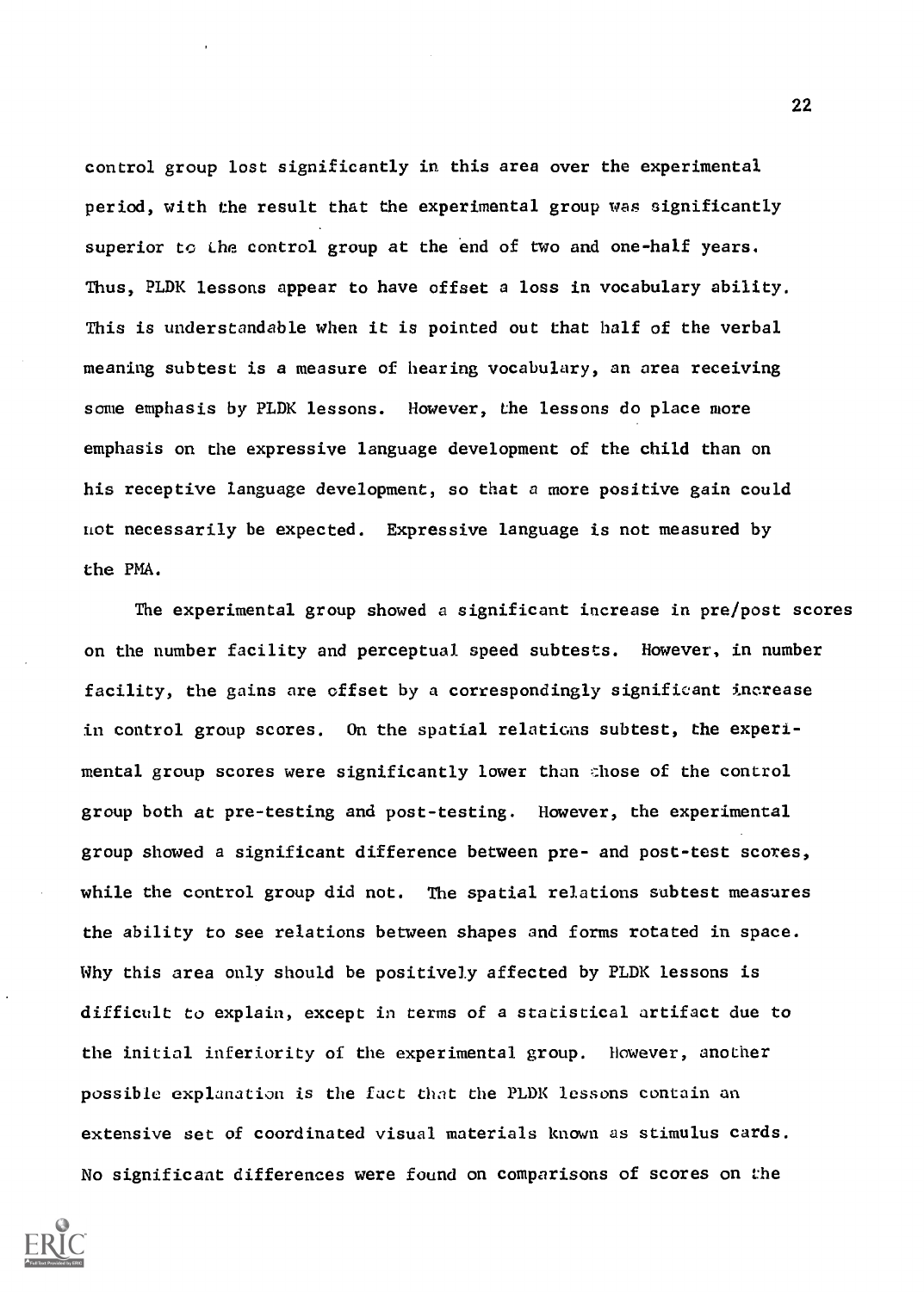reasoning subtest. Note that comparisons were made on only 12 experimental Ss and 11 control Ss who were initially administered the form of the PMA (4-6) which includes a subtest in reasoning. Perhaps this best explains the results, since the PLDK lessons are intended to stimulate convergent thinking (or reasoning) but they did not.

In sum, PLDK lessons primarily affected intelle^tual functioning in the area of verbal meaning and spatial relationships as measured by subtests on the Primary Mental Abilities Test.

#### Language Devetopment

The means and standard deviations of the ITPA (short form) scores were reported earlier in Table 3. Results of the analysis of variance on these data are presented in Table 7. Similar to the IQ findings, two significant main effects appear, indicating that PLDK treatment significantly improved language abilities. Again, gains over the Level #1 period were greater than over the Level #2 period. The failure to find a main effect on sex aroused interest, as previous research with young disadvantaged children in the primary grades had indicated that boys profited differentially over girls, at least for Level  $#1$  (Dunn & Mueller, 1966). Table 3 shows that, although experimental boys made greater overall gain (14 points vs 8 points), control boys were superior on LA initially; the main effect may thus have been hidden. Also, both experimental and control Ss were approaching or into adolescence, which may have differentially affected interest in PLDK materials in favor of the girls, especially for Level  $#1$ . Again, no significant interactions were found.

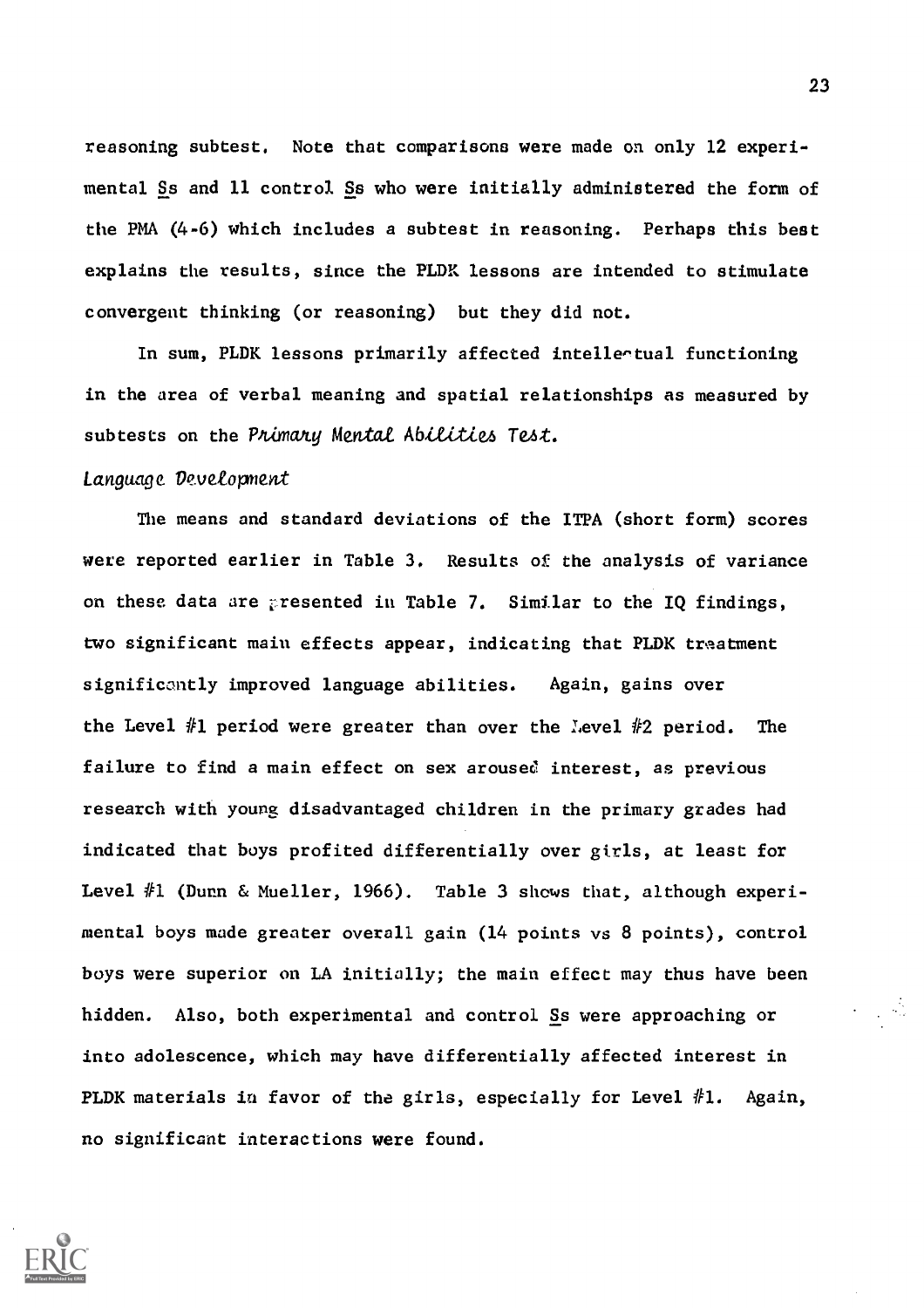# Analysis of Variance on Language Age Gains as Measured by the

| Source of<br>Variation        | Degree of<br>Freedom | Sum of<br>Squares | Mean<br>Squares | F Ratio  |
|-------------------------------|----------------------|-------------------|-----------------|----------|
| <b>Between</b>                |                      |                   |                 |          |
| $\Lambda$ (Exp. vs Con.)      | $\mathbf{1}$         | 621.2812          | 621.2812        | 10.2318* |
| $C$ (sex)                     | 1                    | .0017             | .0017           | 0.0000   |
| A x C                         | $\mathbf{1}$         | 63.6510           | 63.6510         | 1.0482   |
| Error                         | 68                   | 4129.0036         | 60.7206         |          |
| Subtotal                      | 71                   | 4813.9375         |                 |          |
| Within                        |                      |                   |                 |          |
| B (1st $yr.$ vs 2nd $yr.$ ) 1 |                      | 1943.3402         | 1943.3402       | 15.7747* |
| A x B                         | $\mathbf{1}$         | 211.8368          | 211.8368        | 1.7195   |
| B x C                         | 1                    | 5.9383            | 5.9383          | .0482    |
| $A \times B \times C$         | 1                    | 91.2382           | 91,2382         | .7406    |
| Error                         | 68                   | 8377.1465         | 123.1933        |          |
| Subtotal                      | 72                   | 10629,5000        |                 |          |
| Total                         | 143                  | 15443.4375        |                 |          |

l,

 $\mathcal{L}_{\text{max}}$ 

|  | Illinois Test of Psycholinguistic Abilities |  |
|--|---------------------------------------------|--|

 $*F.95 = 3.98$ 

 $\blacksquare$ 

 $F.90 = 2.79$ 

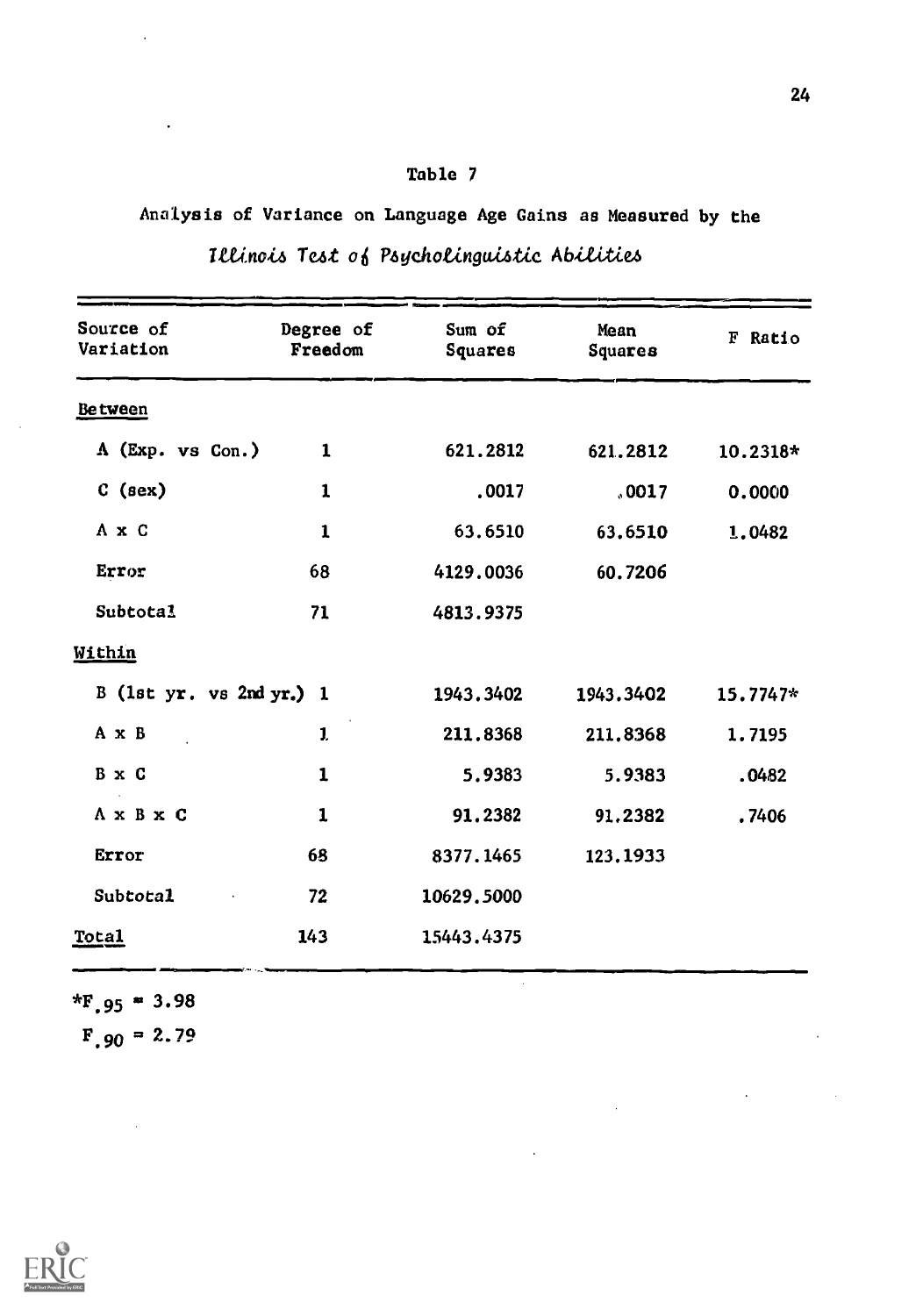A profile of the full-scale ITPA administered in June, 1967 to the total of 108 subjects is presented in Figure  $\land$ . The t-tests performed on means of experimental and control groups for each of the nine subtests revealed that the experimental group scores were significantly higher on the motor encoding and auditory-vocal sequencing subtests, while control group scores were superior on the auditory decoding, visual decoding, and visual-motor association subtests. No significant differences were found between groups on the other four subtests. It will be noted that gains as a result of PLDK treatment are in the areas of expression (gestures) and sequencing (memory)--areas where effects of oral language training could be expected to appear. Thus, the lessons were effective in training thinking (memory) and expression. PLDK lessons do not appear to have positively affected reception, association, or automatic skills. In contrast to these results, Dunn and Mueller (1967) found that disadvantaged children also profited in the area of expression, but in the vocal rather than the motor form; furthermore, significant gains were found in association subtests but not on sequencing subtests, both areas which stress thinking abilities.

Why the PLDK lessons failed to significantly improve oral expression in the retarded, as it did for the disadvantaged, is difficult to interpret. It may be that since the retarded are initially at a lower level, and/or lower in ability than the slow-learning disadvantaged child, initial gains for the retarded will appear in different areas. Thus, expression through means of gestures may be already sufficiently developed in the child of more normal ability, and PLDK lessons serve to develop vocal expression, a higher level of expressive ability.

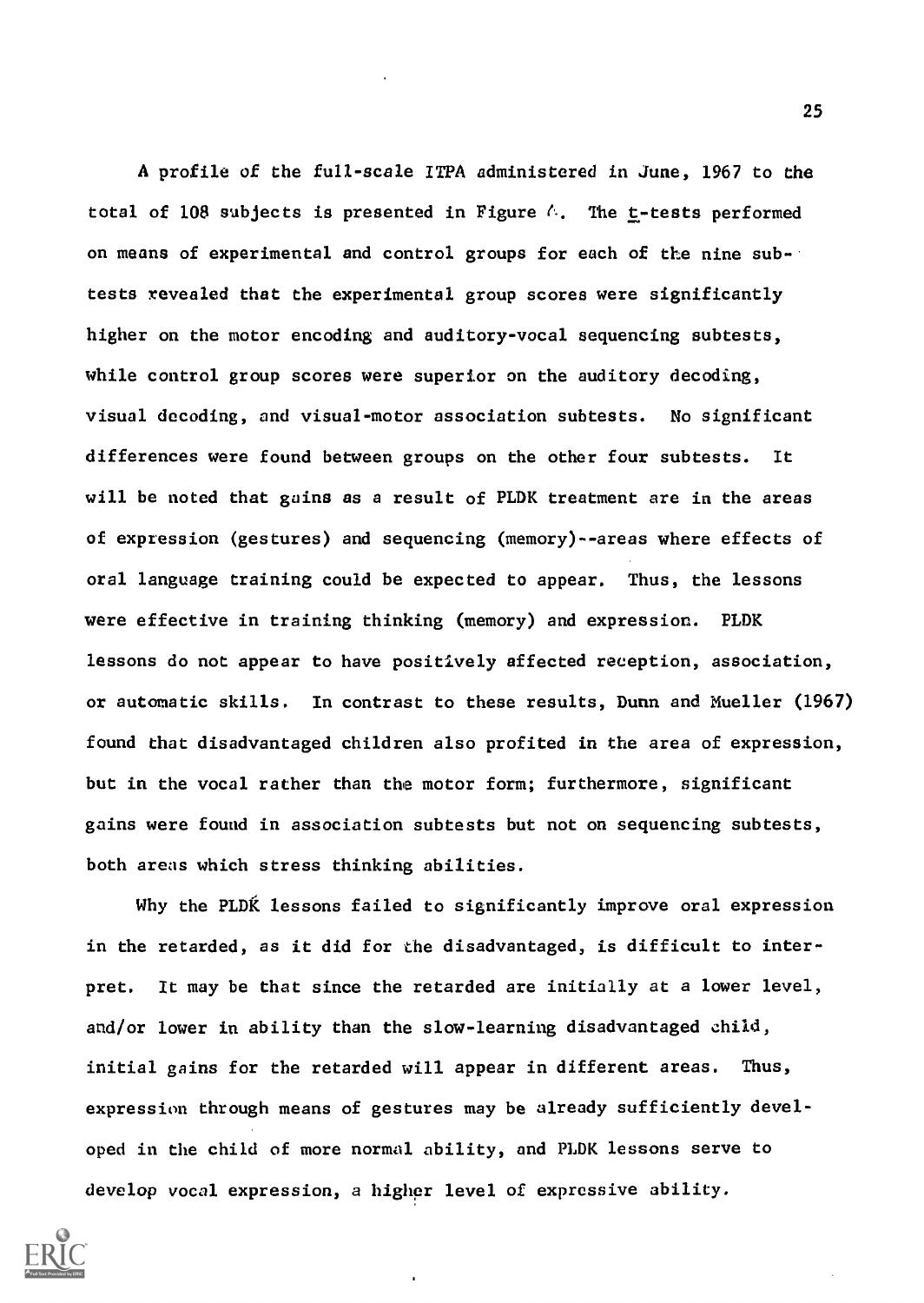

Fig. 4. Full-scale ITPA profile of 108 experimental and control subjects, June, 1967. (\* Significant differences)

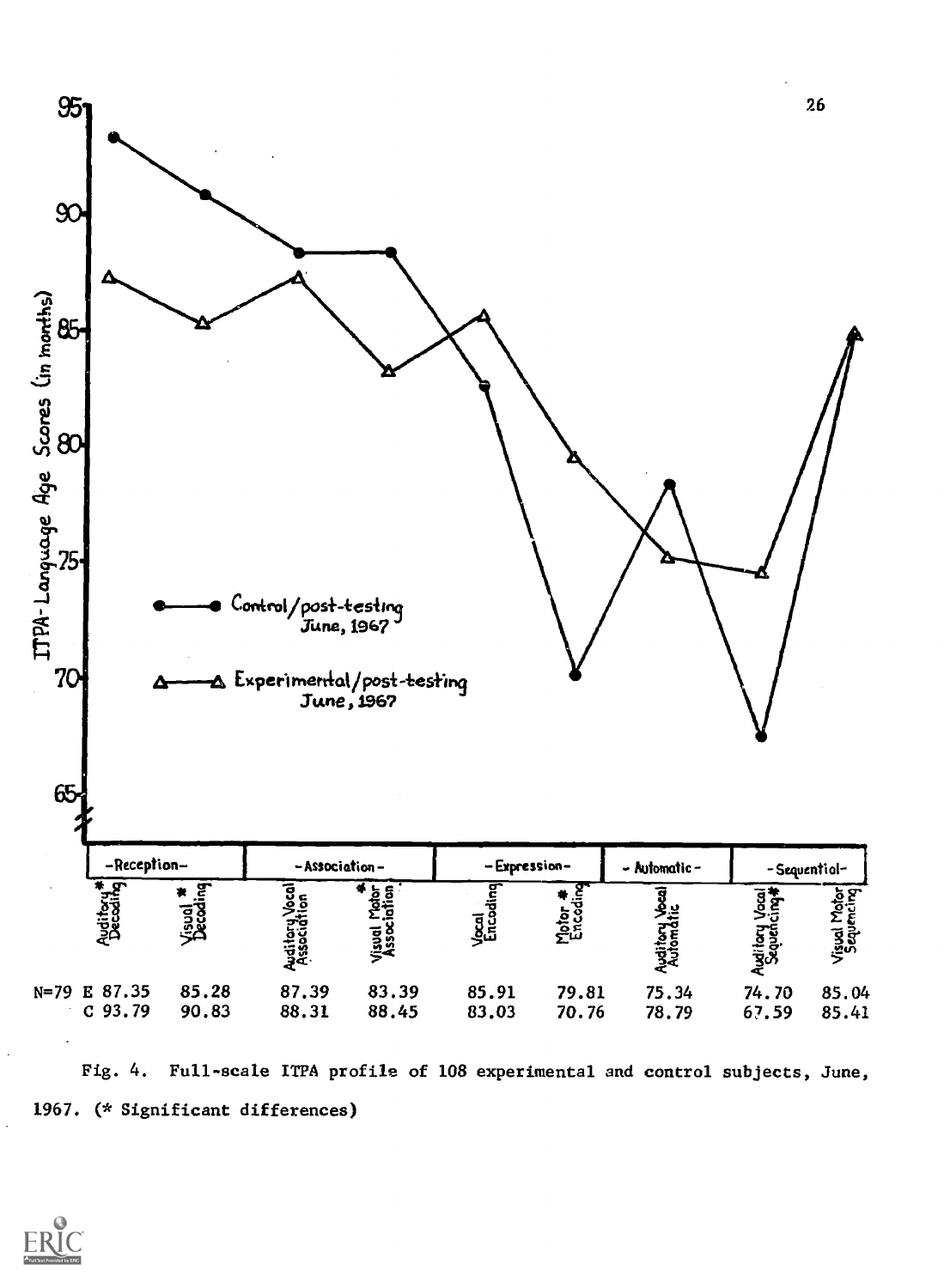However, the retarded child may not have sufficiently developed motor expression, so that PLDK lessons are first effective here. Perhaps more time or fmphasis is needed to show enhancement of oral skills. The same reasoning may be applied to the differential gains noted between sequential and association areas for the two groups of children.

Results on the means of the subtest scores of experimental and control groups for the short-form of the ITPA are shown in Figure 5. Here it can be seen that control group scores were significantly higher initially on all four psycholinguistic subtests, and continued to be ahead after the two and one-half year experimental period, though the experimental subjects caught up to some extent. (Because of the initial inequities between the groups, no inferential statistics were run on these data.)

### Schoot Achievement

Means and standard deviations of pre-, interim-, and post-test scores on the mathematics and core achievement subtest of New York Achievement 1'e4t4 are presented in Table 8. It should be noted that the number of subjects on which data were gathered differed over the three test periods. Analysis of variance on mathematics test scores (Table 9) showed a significant main effect in favor of the experimental group on mathematics scores but no significant main effect between PLDK levels. A significant difference was also found on sex in favor of the boys. There were no significant interactions. It should be pointed out that the significant main effect in favor of the experimental group gain scores may be an artifact rather than a true difference in achievement, since the experimental group was initially at a lower achievement level than the control group (see Table 8).

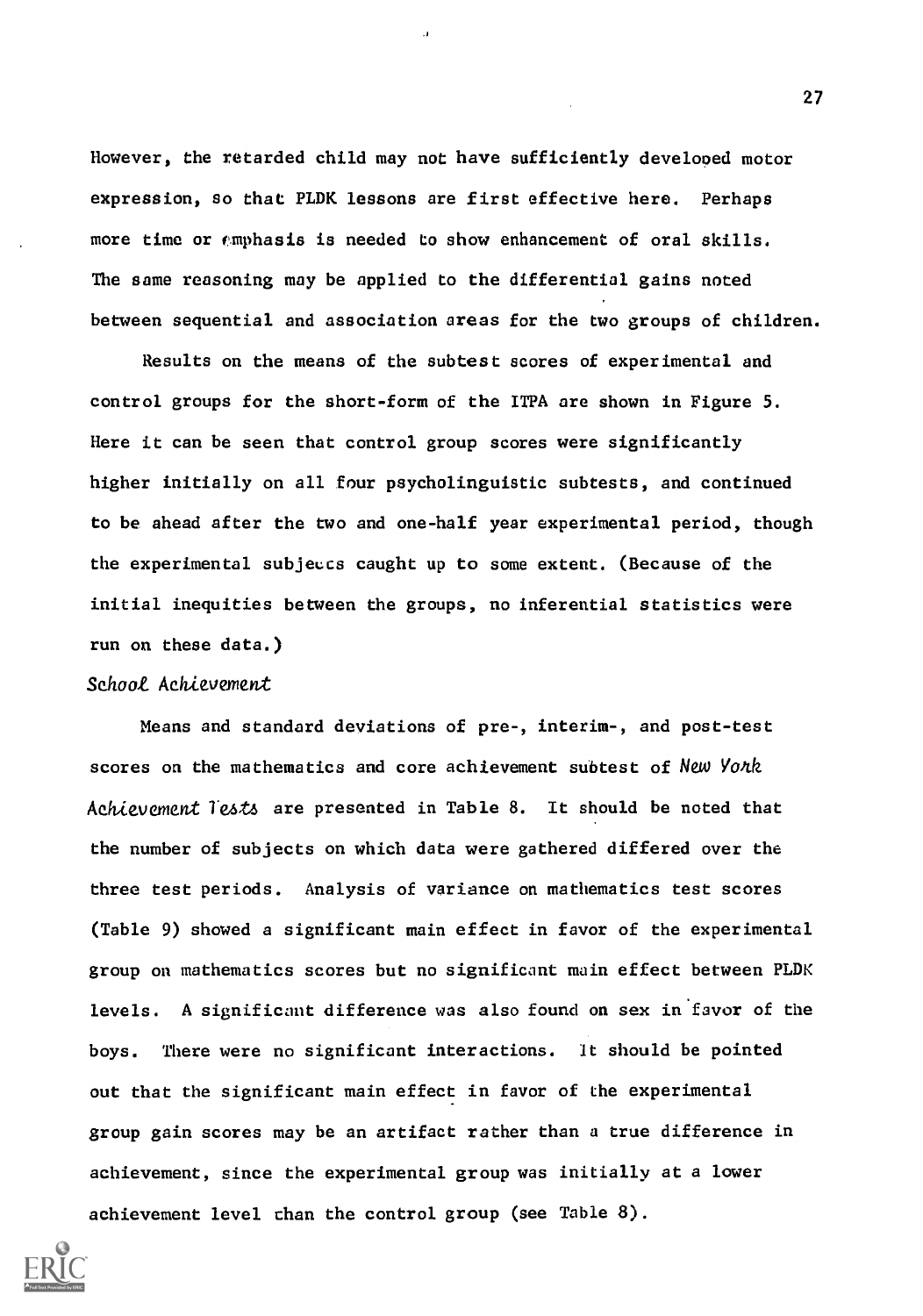

Profile of the short-form of the TTPA for the 108 subjects. Fig. 5.

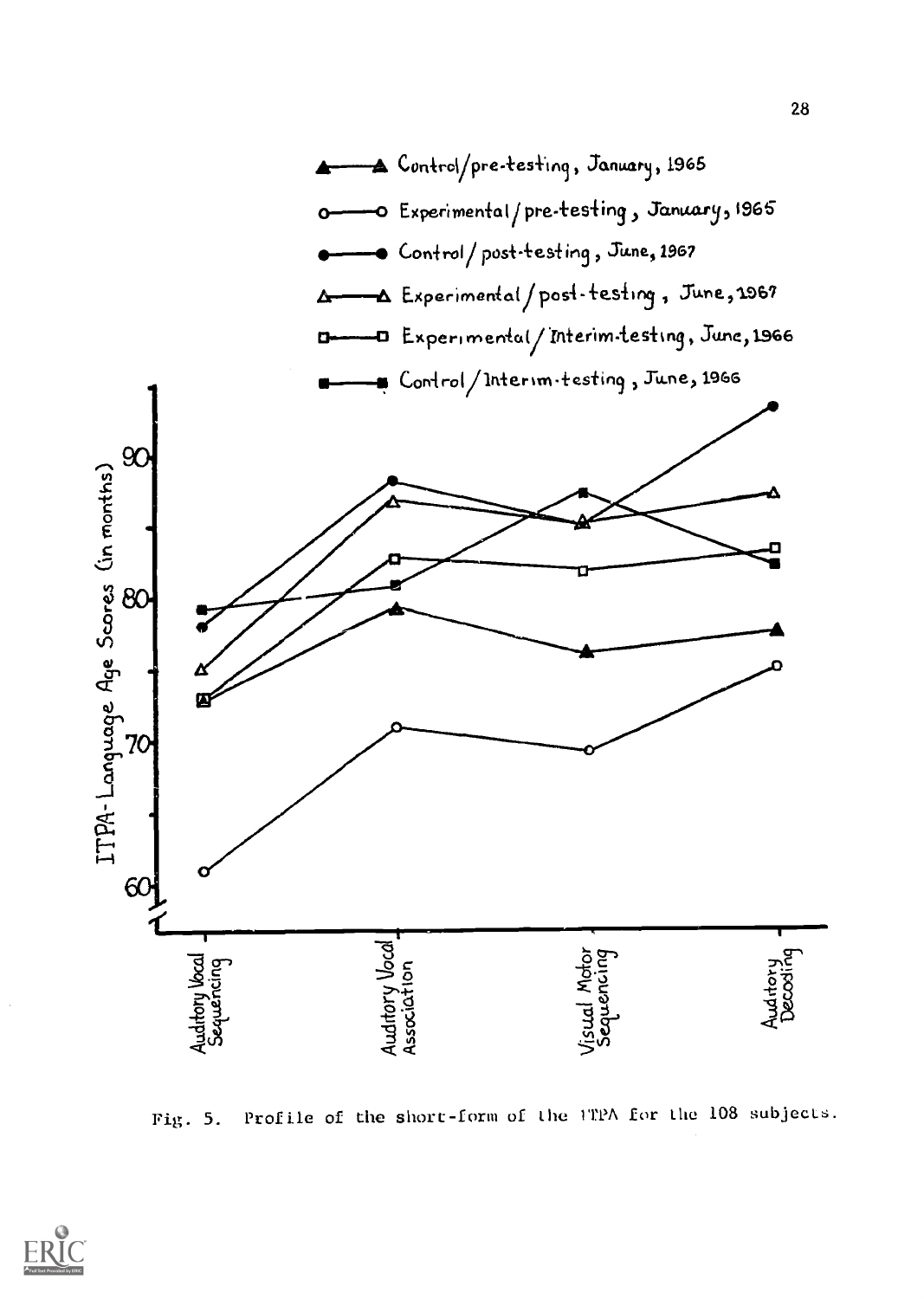Means and Standard Deviations of Pre-, Interim-, and Post-Test

| Group              |                              |       | Mathematics |       |       | Core Achievement |       |  |  |
|--------------------|------------------------------|-------|-------------|-------|-------|------------------|-------|--|--|
|                    |                              | Pre   | Int         | Post  | Pre   | Int              | Post  |  |  |
| Experimental Boys  | N                            | 28    | 28          | 25    | 28    | 28               | 26    |  |  |
|                    | $\overline{\text{X}}$        | 11.79 | 1.6.75      | 20.12 | 27.93 | 32.96            | 36.88 |  |  |
|                    | S                            | 6.58  | 6.74        | 5.14  | 6.01  | 8.22             | 5.67  |  |  |
| Experimental Girls | N                            | 20    | 20          | 19    | 20    | 19               | 19    |  |  |
|                    | $\overline{\text{X}}$        | 10.70 | 13.95       | 16.42 | 25.45 | 29.58            | 32.47 |  |  |
|                    | S                            | 3.69  | 5.85        | 5.78  | 6.75  | 4.61             | 6.65  |  |  |
| Experimental Total | N                            | 48    | 48          | 44    | 48    | 47               | 45    |  |  |
|                    | $\overline{\textbf{x}}$      | 11.33 | 15.58       | 18.52 | 26.90 | 31.60            | 35.02 |  |  |
|                    | S                            | 5.54  | 6.47        | 5.67  | 6.38  | 7.13             | 6.42  |  |  |
| Control Boys       | N                            | 14    | 14          | 12    | 14    | 14               | 12    |  |  |
|                    | $\overline{\text{X}}$        | 17.21 | 19.86       | 21.33 | 30.43 | 33.07            | 35.58 |  |  |
|                    | S                            | 6.33  | 6.60        | 7.39  | 6.51  | 11.91            | 8.35  |  |  |
| Control Girls      |                              | 10    | 10          | 8     | 10    | 10               | 8     |  |  |
|                    | $\frac{N}{X}$                | 11.70 | 15.40       | 16.00 | 25.60 | 30.10            | 32.75 |  |  |
|                    | S                            | 5.89  | 5.60        | 7.76  | 6.55  | 5.93             | 5.34  |  |  |
| Control Total      | ${\tt N}$                    | 24    | 24          | 20    | 24    | 24               | 20    |  |  |
|                    | $\overline{x}$               | 14.92 | 18.00       | 19.20 | 28.42 | 31.83            | 34.45 |  |  |
|                    | S                            | 6.63  | 6.47        | 7.81  | 6.83  | 5.76             | 7.27  |  |  |
| Total Boys         | N                            | 42    | 42          | 37    | 42    | 42               | 38    |  |  |
|                    | $\overline{\text{x}}$        | 13.60 | 17.79       | 20.51 | 28.76 | 33.00            | 36.47 |  |  |
|                    | S                            | 6.92  | 6.78        | 5.89  | 6.22  | 9.46             | 6.54  |  |  |
| Total Girls        | ${\bf N}$                    | 30    | 30          | 27    | 30    | 29               | 27    |  |  |
|                    | $\overline{\text{X}}$        | 11.03 | 14.43       | 16.30 | 25.50 | 29.76            | 32.56 |  |  |
|                    | S                            | 4.46  | 5.72        | 6.27  | 6.57  | 5.00             | 6.19  |  |  |
|                    |                              | 72    | 72          | 64    | 72    | 71               | 65    |  |  |
| Total              |                              |       |             |       |       |                  |       |  |  |
|                    | N<br>$\overline{\textbf{x}}$ | 12.53 | 16.39       | 18.73 | 27.40 | 31.68            | 34.85 |  |  |

Scores on New York Achievement Test Data

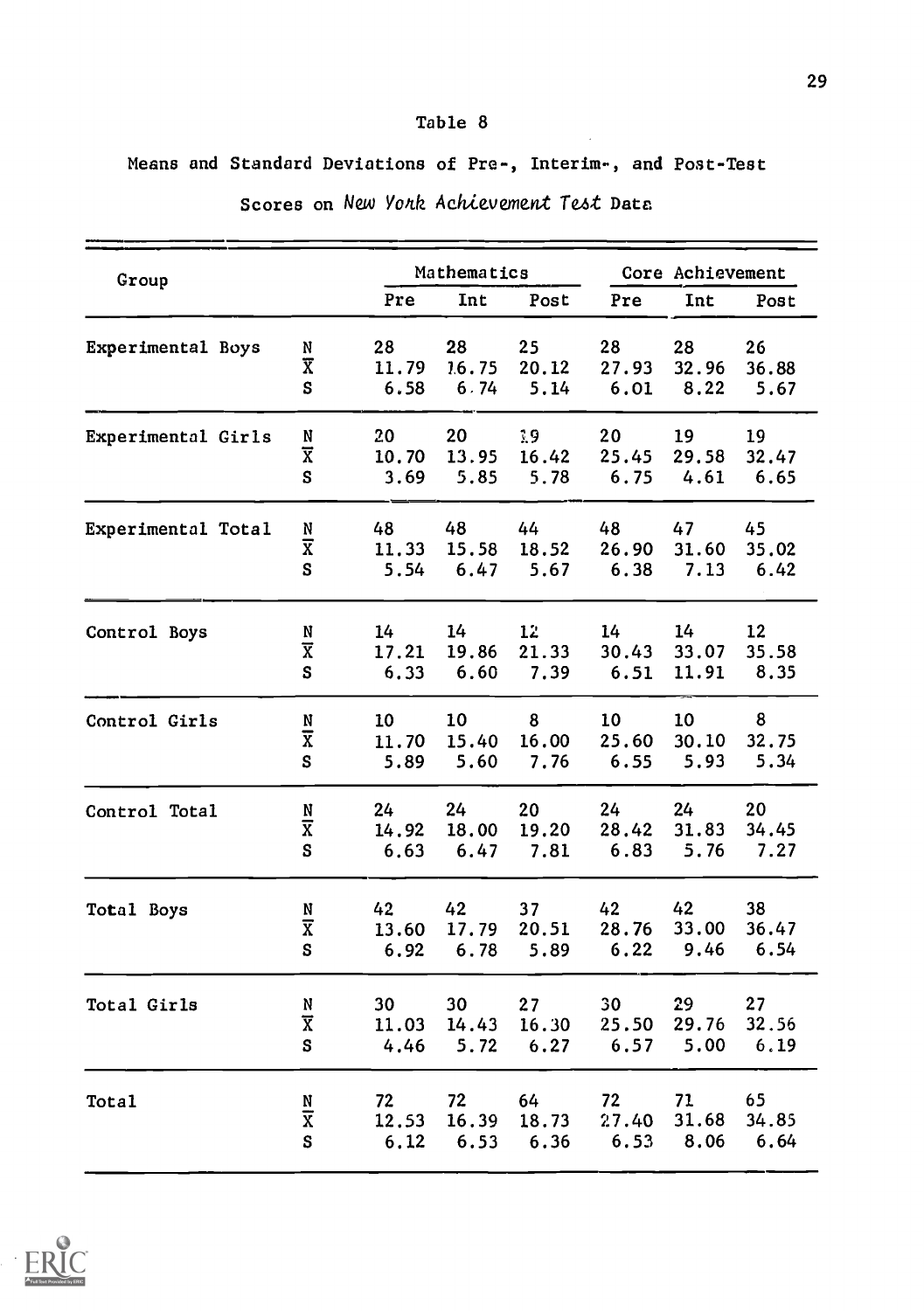# Analysis of Variance on Scholastic Achievement Gains as Measured

```
by the Subtest of Mathematical Concepts of the
```

| Source of<br>Variation  | Degree of<br>Freedom | Sum of<br>Squares | Mean<br>Squares | F Ratio  |
|-------------------------|----------------------|-------------------|-----------------|----------|
| Between                 |                      |                   |                 |          |
| A (Exp. vs Con.)        | 1                    | 57.2762           | 57.2762         | 5.7358*  |
| C (Sex)                 | $\mathbf{1}$         | 34.5204           | 34.5204         | 3.4569** |
| A x C                   | $\mathbf 1$          | 16.2999           | 16.2999         | 1.6323   |
| Error                   | 60                   | 599.1457          | 9.9857          |          |
| Subtotal                | 63                   | 707.2422          |                 |          |
| Within                  |                      |                   |                 |          |
| B (1st yr. x 2nd yr.) 1 |                      | 43.9452           | 43.9452         | 1.0533   |
| $A \times B$            | $\mathbf{1}$         | 3.3253            | 3.3253          | .0797    |
| B x C                   | $\mathbf 1$          | 2,8060            | 2.8060          | .0672    |
| $A \times B \times C$   | $\mathbf{1}$         | 7.1990            | 7.1990          | .1725    |
| Error                   | 60                   | 2503.2245         | 41.7204         |          |
| Subtotal                | 64                   | 2560.5000         |                 |          |
| Total                   | 127                  | 3267.7422         |                 |          |
|                         |                      |                   |                 |          |

New York City Core Achievement Test

 $*F_{.95} = 4.00$ \*\* $F.90 = 2.79$ 



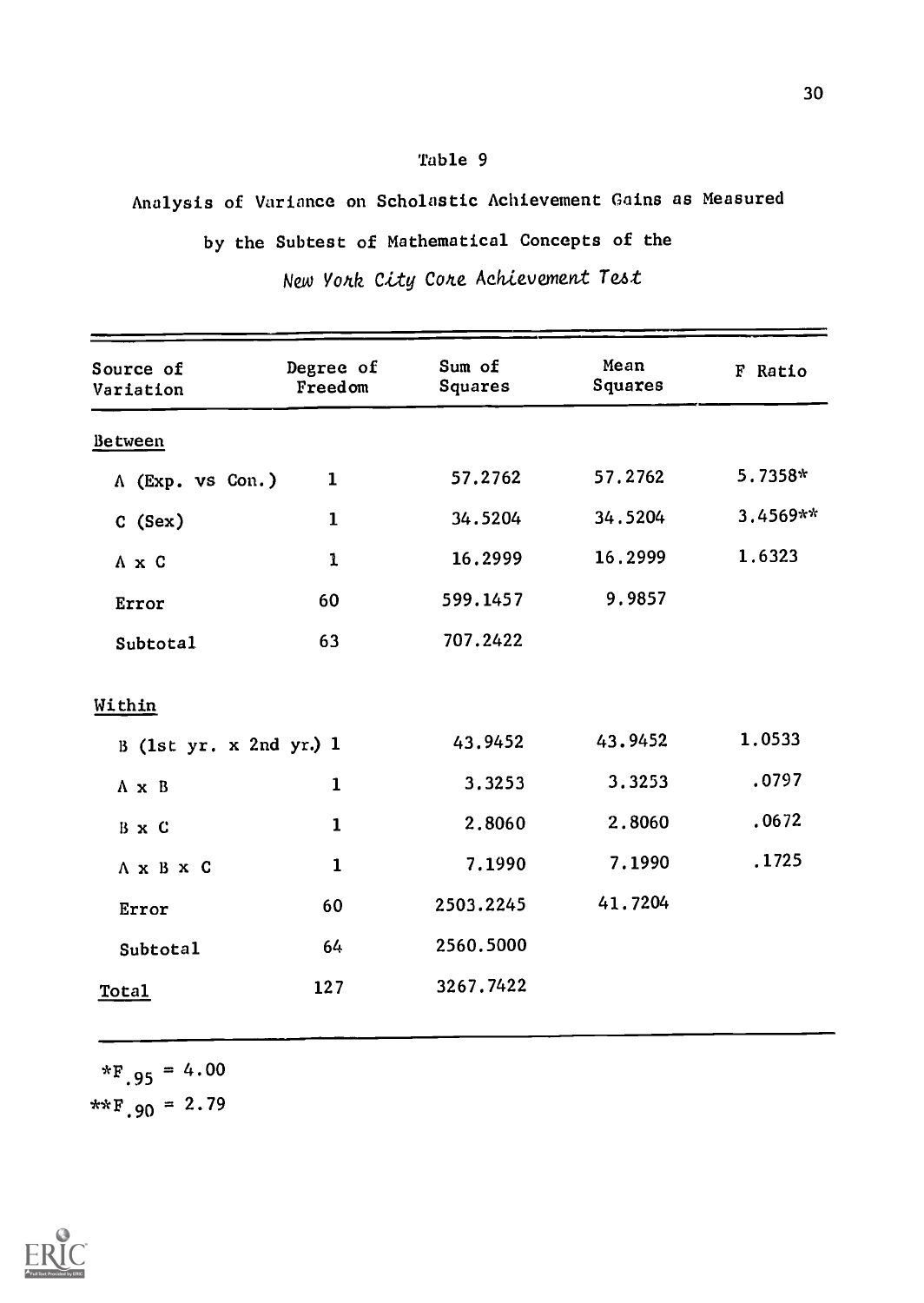Table 10 shows that no significant main effects or interactions were found on the core achievement test gain scores. It will be recalled that core achievement scores are primarily a measure of nonacademic areas. Dunn, Mueller, and Pochanart (1967) found significant gains in written language proficiency on the Metropolitan Achievement Test. It is, thus, possible that PLDK lessons do not differentially affect non-academic areas of the curriculum, areas which are already particularly suited to the initial low learning abilities of EMR children, but do enhance academic areas which are highly correlated with verbal IQ and oral language ability. This would explain the significant finding in mathematics achievement when it is remembered that the Wide Range Test of Mathematical Concepts stresses conceptual ability rather than computational proficiency.

### Summary

The purpose of this study was to determine the effectiveness of the Peabody Language Development Kits when used over a relatively long time period of two and one-half years in facilitating the linguistic, intellectual, and academic development of educable mentally retarded (EMR) children. Thirty-five to 45 minute daily oral language stimulation lessons, utilizing Levels #1 and #2 of the Peabody Language Devetopment Kitts, were given by the special-class teachers in 27 classes for the EMR; a control group of nine classes received no special treatment. The classes were located in 28 schools serving inner-city disadvantaged children in a mid-Southern city.



3i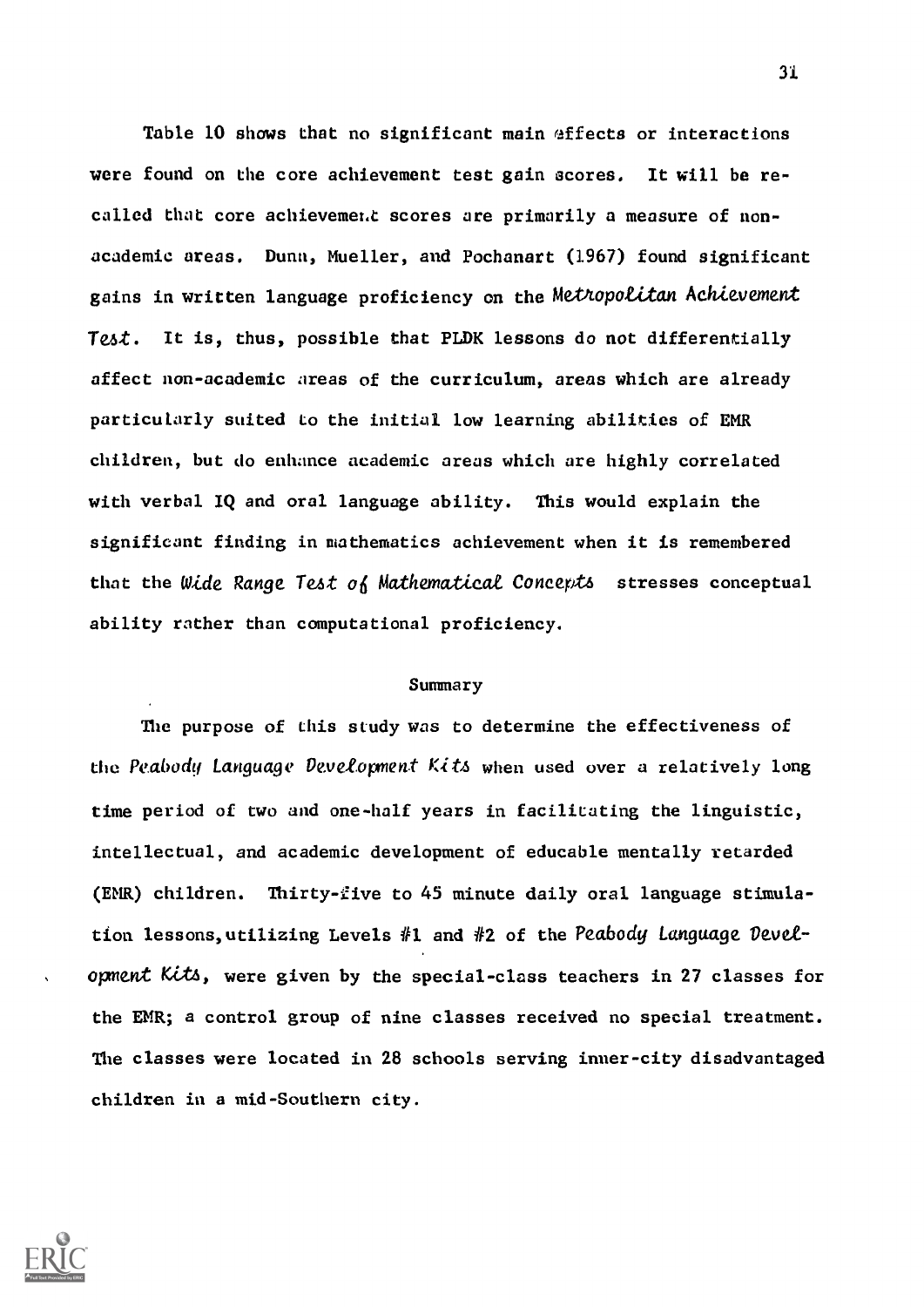$\mathcal{A}^{\mathcal{A}}$  and  $\mathcal{A}^{\mathcal{A}}$  are the set of the set of the set of the set of the set of  $\mathcal{A}$ 

Analysis of Variance on Scholastic Achievement Gains as Measured by the New York City Core Achievement Test

| Source of<br>Variation    | Degree of<br>Freedom | Sum of<br>Squares | Mean<br>Squares | F Ratio |
|---------------------------|----------------------|-------------------|-----------------|---------|
| Between                   |                      |                   |                 |         |
| A (Exp. vs Con.)          | $\mathbf 1$          | 24.8188           | 24.8188         | 1.7941  |
| C(Sex)                    | $\mathbf{1}$         | 5.9575            | 5.9575          | .4306   |
| A x C                     | $\mathbf 1$          | 31.9569           | 31.9569         | 2.3101  |
| Error                     | 60                   | 829.9856          | 13.8330         |         |
| Subtotal                  | 63                   | 892.7188          |                 |         |
| Within                    |                      |                   |                 |         |
| B (1st yr. vs 2nd yr.) 1  |                      | 63.2813           | 63,2813         | 1.3783  |
| A x B<br>$\ddot{\bullet}$ | 1                    | 17.4005           | 17.4005         | .3789   |
| B x C                     | $\mathbf 1$          | .0102             | .0102           | .0002   |
| A x B x C                 | $\mathbf 1$          | 3.6043            | 3.6043          | .0785   |
| Error                     | 60                   | 2754.7037         | 45.9117         |         |
| <b>Subtotal</b>           | 64                   | 2839.0000         |                 |         |
| Total                     | 127                  | 3731.7188         |                 |         |
|                           |                      |                   |                 |         |

 $F_{.95}$  = 4.00  $F_{.90} = 2.79$ 





 $\alpha$  , and  $\alpha$  , and  $\alpha$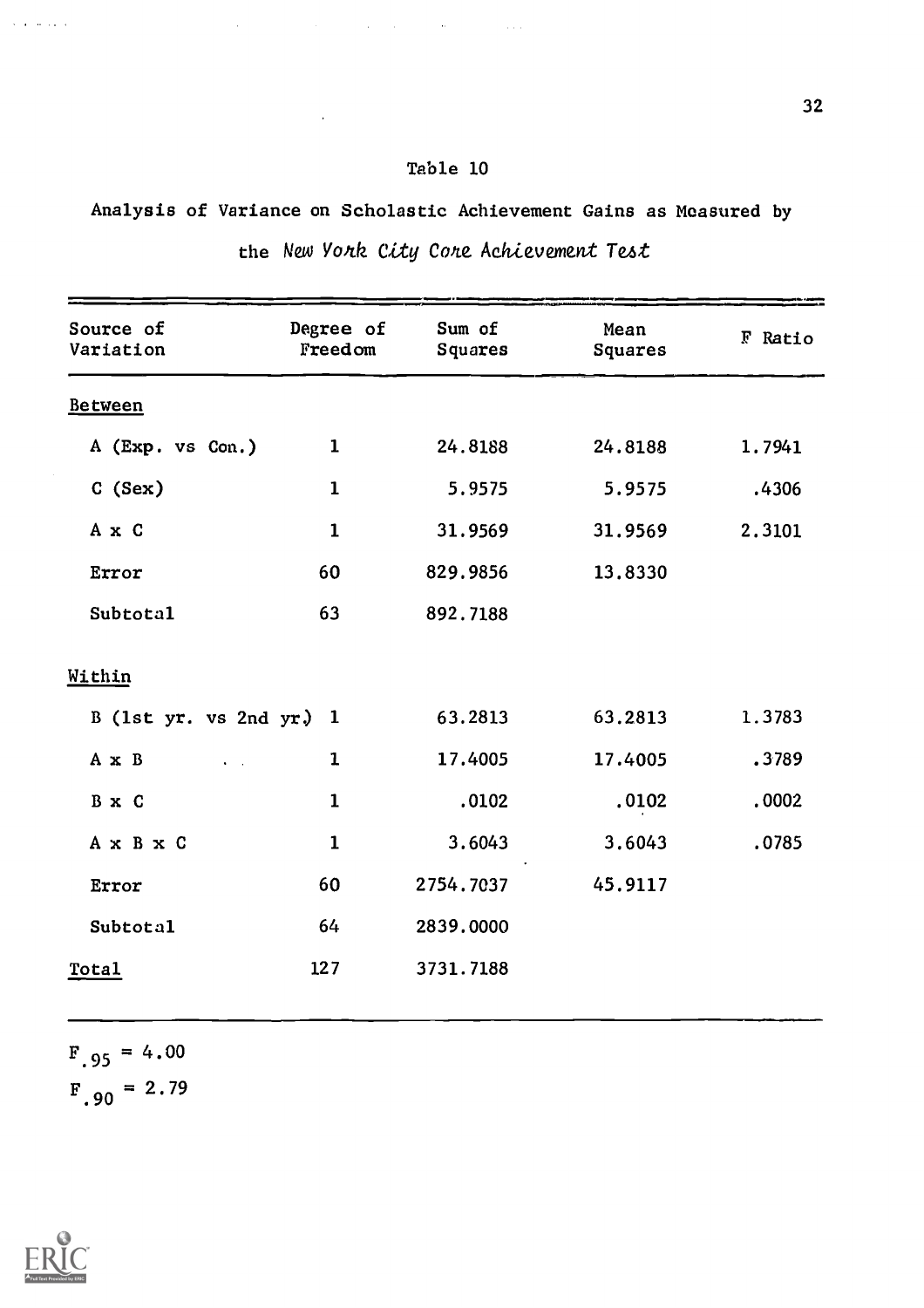Results support parallel research findings with disadvantaged children (Dunn, Pochanart & Pfost, 1967) except in the critical area of school achievement. The effectiveness of PLDK lessons in fostering language and cognitive growth of educable mentally retarded children was confirmed. However, PLDK treatment effects were not so clear for school achievement. This may be due to the fact that oral language abilities correlate more highly with verbal intelligence than with school achievement, or it may be due to the choice of achievement measure. The significant main effect found between PLDK levels in favor of Level  $#1$  on IQ and LA gains cannot be interpreted as a difference in actual effectiveness of the two levels, as unequal treatment periods, as well as "the initial spurt phenomenon" may have been involved. Finally, PLDK lessons did not differentially affect the two sexes (except in mathematics).

It can be concluded that an extended treatment period does indeed increase the effectiveness of PLDK,at least in oral language and intellectual development for educable mentally retarded children. Perhaps a longer time is needed to show scholastic gains. Further, the program is effective when used by the special class teacher without a great amount of supervision. Whether the gains were sufficient to provide long-lasting results remains for a follow-up study to investigate.

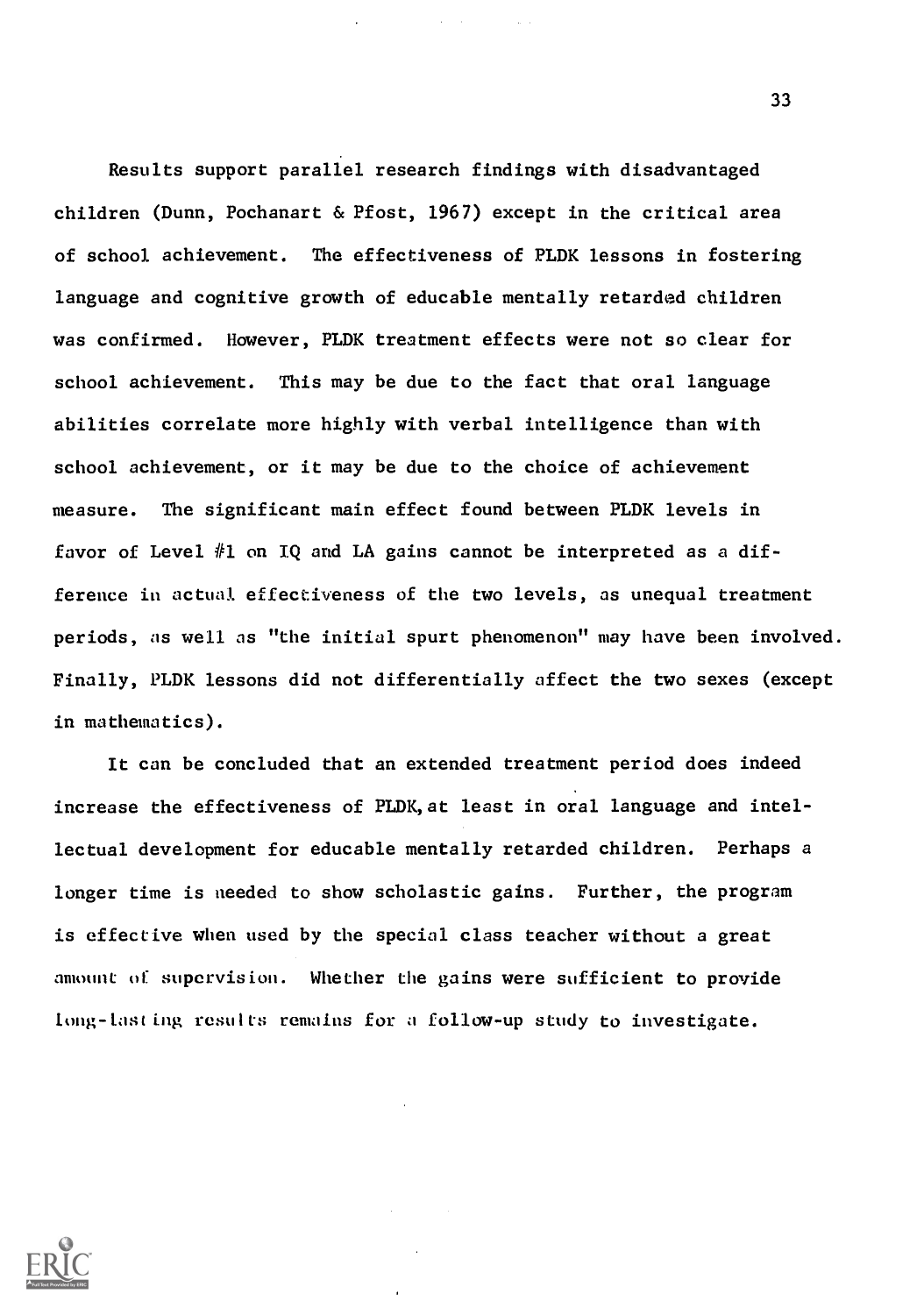#### References

- Aserlind, L., & Keehner, E. 0. Linguistic ability changes in educable mentally retarded children following a developmental remedial language program. Unpublished paper. Madison, Wisconsin: University of Wisconsin, 1967.
- Blessing, K. An investigation of a psycholinguistic deficit in educable mentally retarded children: detection, remediation and related variables. Unpublished doctoral dissertation. Madison, Wisconsin: University of Wisconsin, 1964.
- Bloom, B. S. Stability and change in human characteristics. New York: Wiley, 1964.
- Blue, G. The effectiveness of a group language program with trainable mental retardates. Unpublished manuscript. Boone, North Carolina: Appalachian State Teachers College, 1963.
- Carter, J. L. The effects of a language stimulation program upon first grade educationally disadvantaged children. Education and Training of the Mentally Retarded,  $1966, 1, 169-174$ .
- Coppinger, N. W., & Ammons, R. B. The Full-range Picture Vocabulary Test: VIII - a normative study of Negro children. Journal of Ctinicat Poychotogy, 1952, 8, 136-140.
- Cronbach, L. J. Essentials of psychological testing. (2nd ed.) New York: Harper and Row, 1960.
- Deutsch, C. P. Learning in the disadvantaged. In H. J. Klausmeier & C. W. Harris (Eds.), Analyses of concept learning. New York: Academic Press, 1966.
- Dunn, L. M., & Brooks, S. T. Peabody Picture Vocabulary Test performance of educable mentally retarded children. Thaining School  $Bulletin, 1960, 57, 35-40.$
- Dunn, L. M., & Hottel, J. V. Peabody Picture Vocabulary Test performance of trainable mentally retarded children. American Journal of Mental Deficiency, 1961, 65, 448-52.
- Dunn, L. M., & Mueller, M. W. The efficacy of the Initial Teaching Alphabet and the Peabody Language Development Kit with grade one disadvantaged children: after one year. IMRID Monoghaph #2. Nashville, Tenn.: Peabody College, 1966.

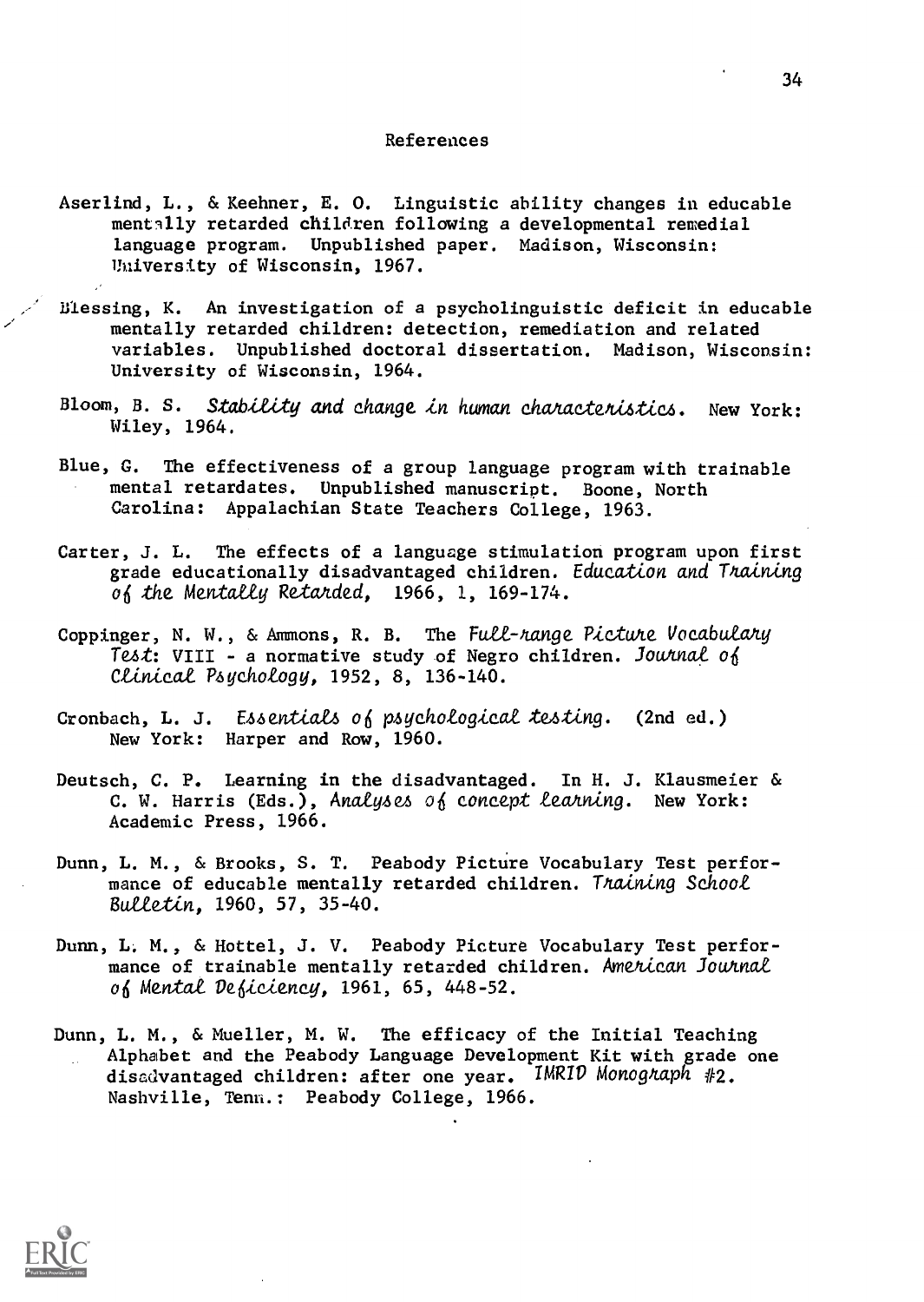- Dunn, L. M., & Mueller, M. W. Differential effects on the ITPA profile of the experimental version of Level #1 of the Peabody Language Development Kits with disadvantaged first-grade children. IMRID Monograph #6. Nashville, Tenn.: Peabody College, 1967.
- Dunn, L. M., Pochanart, P., & Pfost, P. The efficacy of the Initial Teaching Alphabet and the Peabody Language Development Kit with disadvantaged children in the primary grades: an interim report after two years. IMRID Monograph #7. Nashville, Tenn.: Peabody College, 1967.
- Dunn, L. M., & Smith, J. O. (Eds.). Peabody Language Development Kit: Level #1. Circle Pines, Minn.: American Guidance Service, 1965.
- Dunn, L. M., & Smith, J. O. (Eds.). Peabody Language Development Kit: Levet #2. Circle Pines, Minn.: American Guidance Service, 1966.
- Ensminger, E. E, The effects of a classroom language development program on psycholinguistic abilities and intellectual functioning in slow-learning and borderline retarded children. Unpublished doctoral dissertation. Lawrence, Kansas: University of Kansas, 1966.
- Forgnone, C. Effects of group training in visual perception and language development upon the visual perception and psycholinguistic abilities of retarded children. Unpublished doctoral dissertation. Nashville, Tenn.: Peabody College, 1966.
- Gibson, R. C. Effectiveness of a supplemental language development program with educable mentally retarded children. Unpublished doctoral disseration, University of Kansas, 1966.
- Gray, S. W., & Klaus, R. A. An experimental preschool program for culturally deprived children. Child Development, 1965, 36, 887-898.
- Keehner, E. A. A comparable study of linguistic and mental abilities before and after a developmental-remedial language program with mentally retarded children. Unpublished M.A. Thesis. Madison, Wisc.: University of Wisconsin, 1966.
- Klausmeier, H. J., & Harris, C. W. (Eds.). Analyses of concept Learning. New York: Academic Press, 1966.
- Lyle, J. G. Comparison of the language of normal and imbecile children. Journal of Mental Deficiency Research, 1961, 5, 40-51.



 $\vdots$